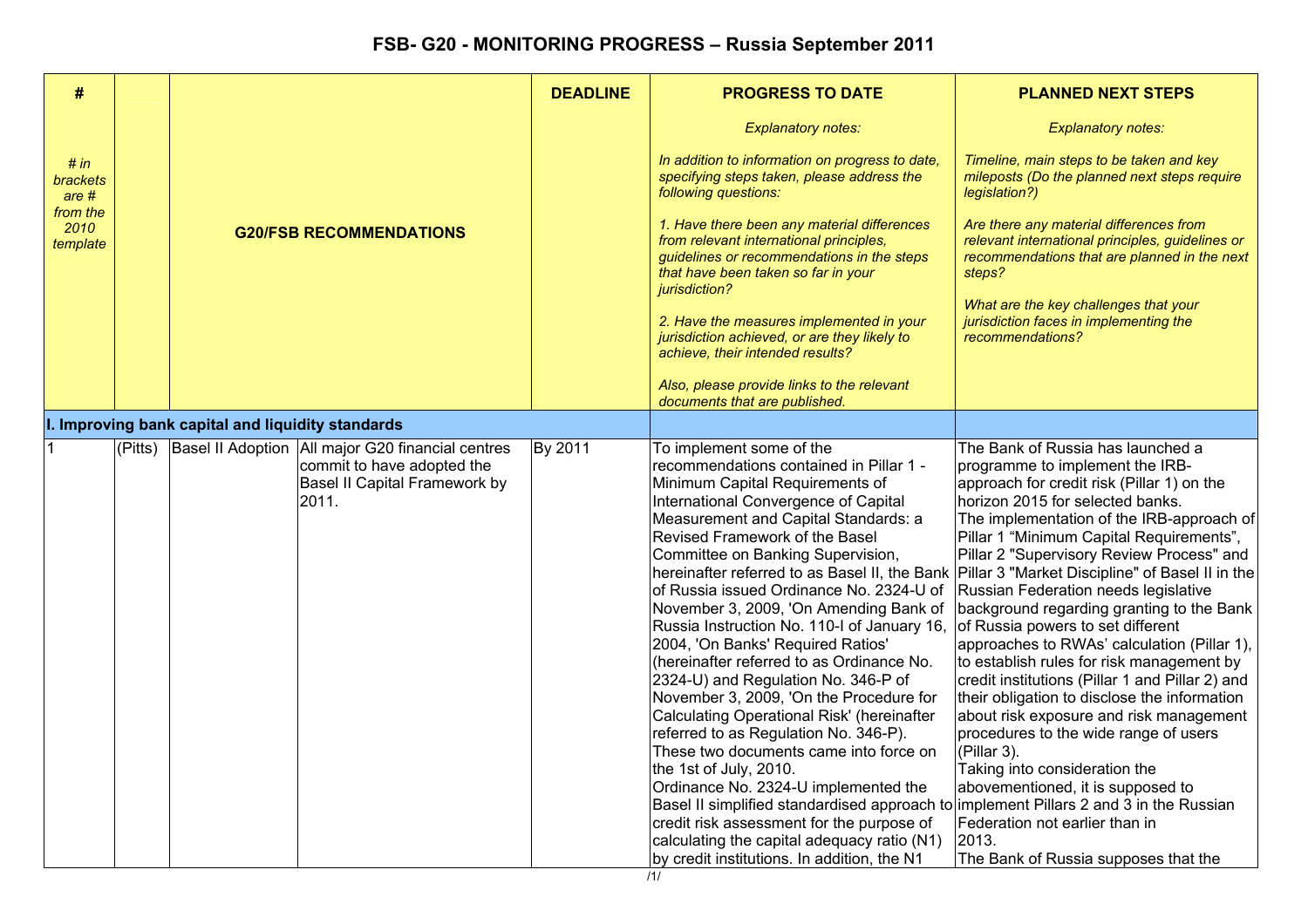|  |  | calculation will take into account                                                    | implementation of Pillar 2 of Basel II will be                                   |
|--|--|---------------------------------------------------------------------------------------|----------------------------------------------------------------------------------|
|  |  | operational risk, the calculation of which is                                         | phased in and will take no less than five                                        |
|  |  | described in Regulation No. 346-P on the                                              | years. The largest credit institutions are                                       |
|  |  | basis of the Basel II basic indicator                                                 | proposed to start development and                                                |
|  |  | approach. Operational risk capital                                                    | implementation of internal capital                                               |
|  |  | requirements are introduced gradually -                                               | adequacy procedures now on a voluntary                                           |
|  |  | 40% of operational risk capital                                                       | basis.                                                                           |
|  |  | requirements since 01.08.2010, 70% -                                                  |                                                                                  |
|  |  | since 01.08.2011 and 100% since                                                       | One of the key conditions for successful                                         |
|  |  | 01.08.2012 and subsequent years.                                                      | implementation of Basel II provisions is the                                     |
|  |  | The Bank of Russia has developed the                                                  | work on draft amendments to the Federal                                          |
|  |  | Methodological Recommendations for                                                    | Law on Banks and Banking Activities and                                          |
|  |  | Credit Institutions for the Internal Capital                                          | the Federal Law on the Central Bank of the                                       |
|  |  | Adequacy Procedures and communicated                                                  | Russian Federation (the Bank of Russia) in                                       |
|  |  | them to credit institutions (the Bank of                                              | regard of specifying the main provisions of                                      |
|  |  | Russia's letter Nº 96-T from 29.06.2011).                                             | consolidated supervision and the                                                 |
|  |  | The Methodological Recommendations                                                    | requirements for credit institutions, banking                                    |
|  |  | include minimal standards on organizing of                                            | groups and bank holdings to disclose                                             |
|  |  | internal capital adequacy assessment                                                  | information about their activities (                                             |
|  |  | procedures by credit institutions for                                                 | hereinafter - draft law on consolidated                                          |
|  |  | covering of taken and potential risks and                                             | supervision).                                                                    |
|  |  | capital planning, and also a reporting form,                                          |                                                                                  |
|  |  | containing the information about the results                                          | The draft law on consolidated supervision                                        |
|  |  | of the internal assessment of capital                                                 | passed in the first reading of State Duma                                        |
|  |  | adequacy, which the credit institutions<br>should submit to the Bank of Russia. After | of the Federal Assembly of the Russian                                           |
|  |  | the adoption of the federal law empowering                                            | Federation on 18, May, this year.<br>The working group for updating of the draft |
|  |  | the Bank of Russia to set rules of the                                                | law on consolidated supervision for the                                          |
|  |  | organization of risk and capital                                                      | second reading was set up by the decision                                        |
|  |  | management, the Methodological                                                        | Nº 156/1 from 4, July, 2011 of the State                                         |
|  |  | Recommendations will be reissued as a                                                 | Duma's Committee on Financial Market.                                            |
|  |  | regulation (consolidated supervision law,                                             | The working group has prepared and                                               |
|  |  | see right column).                                                                    | submitted to the State Duma's Committee                                          |
|  |  |                                                                                       | on Financial Market an amendment to the                                          |
|  |  |                                                                                       | draft law which determines the definition of                                     |
|  |  |                                                                                       | "parties related with the credit institution",                                   |
|  |  |                                                                                       | presumes the limitation of risks related with                                    |
|  |  |                                                                                       | the operations with such parties and sets                                        |
|  |  |                                                                                       | the power of the supervisory body to use                                         |
|  |  |                                                                                       | professional judgment for classifying legal                                      |
|  |  |                                                                                       | entities and natural persons as related                                          |
|  |  |                                                                                       | parties. It is supposed that the draft law will                                  |
|  |  |                                                                                       | be considered by the State Duma this                                             |
|  |  |                                                                                       | autumn.                                                                          |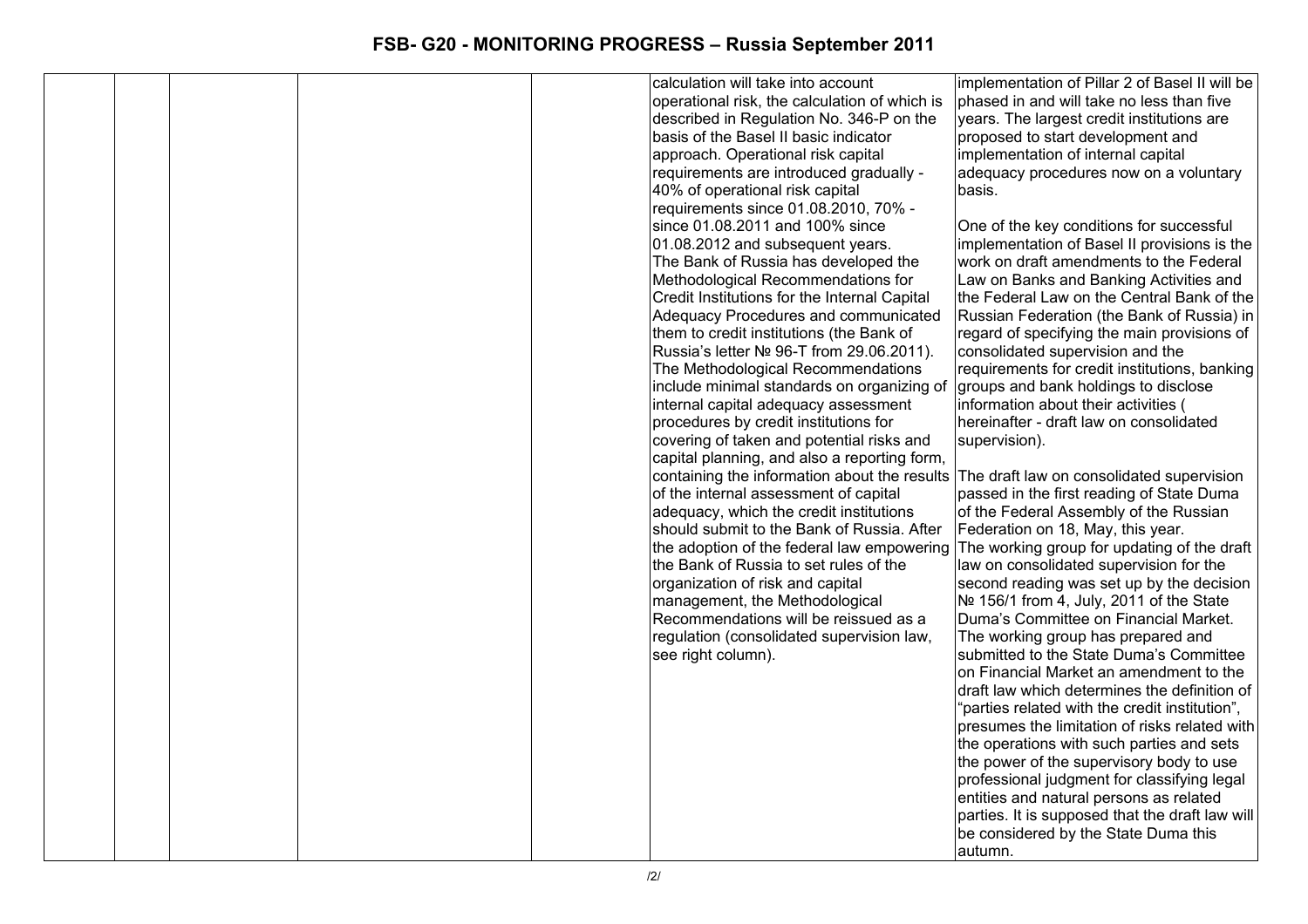| $\overline{2}$             | (FSB<br>2009)<br>(Tor) | Basel II trading<br>book revision                                                                                                                                                                                                                                                   | Significantly higher capital<br>requirements for risks in banks'<br>trading books will be<br>implemented, with average<br>capital requirements for the<br>largest banks' trading books at<br>least doubling by end-2010.<br>We welcomed the BCBS<br>agreement on a coordinated start<br>date not later than 31 December<br>2011 for all elements of the                                                                                                | By end-2011                                             | The draft regulation on the revision to the<br>Standardised Approach for market risk was<br>published for public consultations (up to<br>June 15, 2011), currently its preparation is<br>at the final stage.           | The regulation is supposed to come into<br>force since January 1, 2012.                                                                                                                                                                                                                                                                                                                                        |
|----------------------------|------------------------|-------------------------------------------------------------------------------------------------------------------------------------------------------------------------------------------------------------------------------------------------------------------------------------|--------------------------------------------------------------------------------------------------------------------------------------------------------------------------------------------------------------------------------------------------------------------------------------------------------------------------------------------------------------------------------------------------------------------------------------------------------|---------------------------------------------------------|------------------------------------------------------------------------------------------------------------------------------------------------------------------------------------------------------------------------|----------------------------------------------------------------------------------------------------------------------------------------------------------------------------------------------------------------------------------------------------------------------------------------------------------------------------------------------------------------------------------------------------------------|
| 3(5, 6,<br> 8)             |                        | (Seoul) Adoption and<br>to improve bank<br>capital and<br>liquidity<br>standards (Basel<br>III); including<br>leverage ratios<br>(Note) Please<br>explain<br>developments in<br>i) capital<br>standards, ii)<br>liquidity<br>standards and iii)<br>leverage ratios<br>respectively. | revised trading book rules.<br>We are committed to adopt and<br>implementation of implement fully these standards<br>international rules (Basel III) within the agreed<br>timeframe that is consistent with 2019.<br>economic recovery financial<br>stability. The new framework will<br>be translated into our national<br>laws and regulations, and will be<br>implemented starting on January<br>1, 2013 and fully phased in by<br>January 1, 2019. | January 1, 2013<br>and fully phased<br>in by January 1, |                                                                                                                                                                                                                        | Regulations of capital, capital adequacy<br>ratios, leverage and liquidity ratios are<br>under development and will be<br>implemented within the internationally<br>agreed timeframe.<br>Monitoring of leverage ratio and<br>LCR&NSFR will be conducted starting on<br>January 1, 2012.<br>The Bank of Russia is now working on the<br>preparation of legal background for the<br>implementation of Basel III. |
| 4(4, 7, 9,  (WAP))<br>(48) |                        | Strengthening<br>supervision and<br>guidelines on<br>banks' risk<br>management<br>practices                                                                                                                                                                                         | Regulators should develop<br>enhanced guidance to<br>strengthen banks' risk<br>management practices, in line<br>with international best practices,<br>and should encourage financial<br>firms to re-examine their internal<br>controls and implement<br>strengthened policies for sound<br>risk management.                                                                                                                                            | Ongoing                                                 | In terms of internal capital adequacy<br>procedures and powers of the Bank of<br>Russia to set rules of the organization of<br>risk and capital management see<br>information in clause 1, section 1 of this<br>table. |                                                                                                                                                                                                                                                                                                                                                                                                                |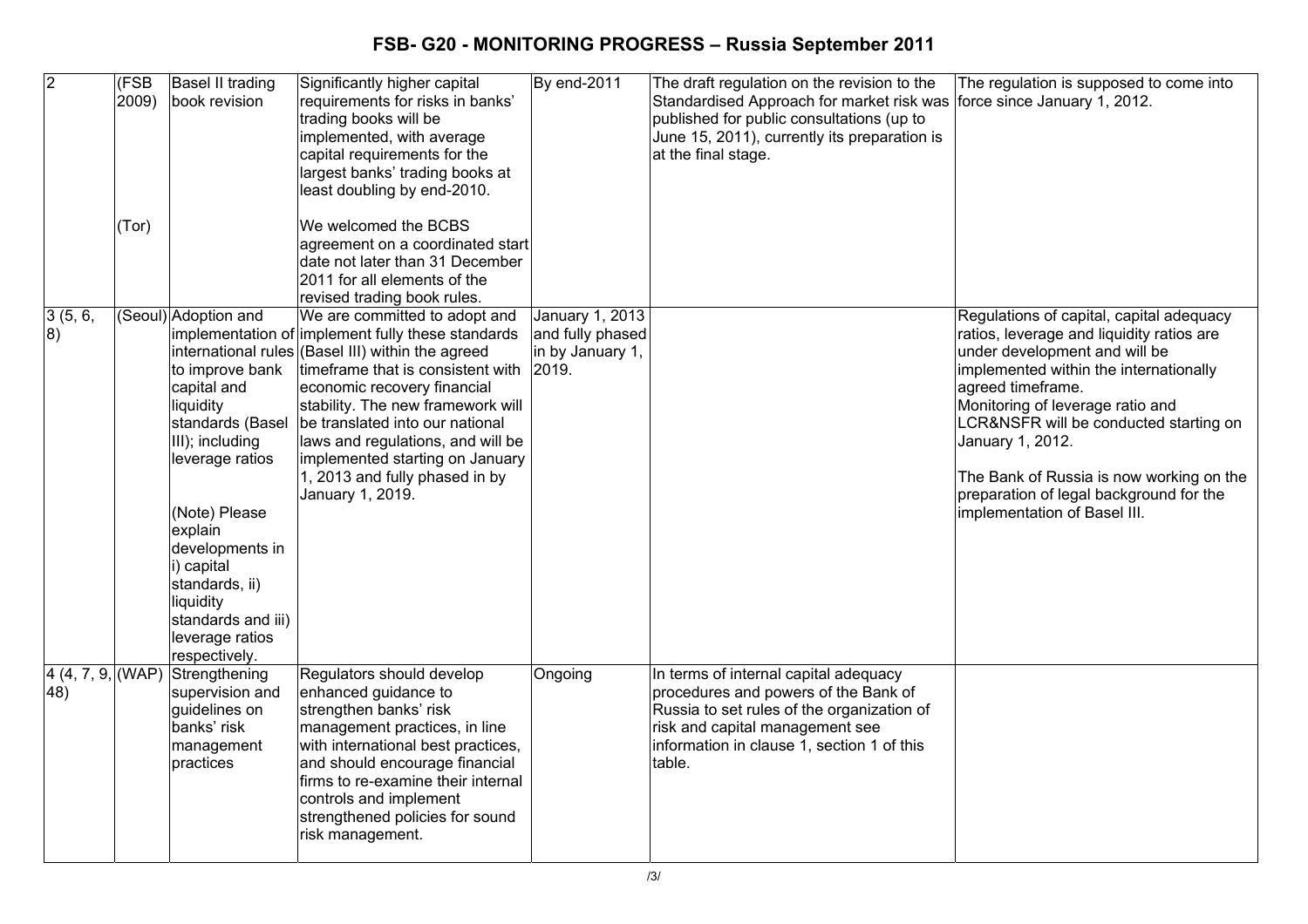|       | (FSF)         |                                                                                 | 1.4 Supervisors should use the                                                                                                                                                                                                                                                                                                                |         |                                                                                                                                                                                                                                                                                                                                                                                                                                                                                               |                                                                                                                                                                                                                                                                                                                                                                                                                                                                                                                                                                                                      |
|-------|---------------|---------------------------------------------------------------------------------|-----------------------------------------------------------------------------------------------------------------------------------------------------------------------------------------------------------------------------------------------------------------------------------------------------------------------------------------------|---------|-----------------------------------------------------------------------------------------------------------------------------------------------------------------------------------------------------------------------------------------------------------------------------------------------------------------------------------------------------------------------------------------------------------------------------------------------------------------------------------------------|------------------------------------------------------------------------------------------------------------------------------------------------------------------------------------------------------------------------------------------------------------------------------------------------------------------------------------------------------------------------------------------------------------------------------------------------------------------------------------------------------------------------------------------------------------------------------------------------------|
|       | 2009)         |                                                                                 | <b>BCBS</b> enhanced stress testing<br>practices as a critical part of the<br>Pillar 2 supervisory review<br>process to validate the adequacy<br>of banks' capital buffers above<br>the minimum regulatory capital<br>requirement.                                                                                                            |         |                                                                                                                                                                                                                                                                                                                                                                                                                                                                                               |                                                                                                                                                                                                                                                                                                                                                                                                                                                                                                                                                                                                      |
|       | (FSF<br>2008) |                                                                                 | II.10 National supervisors should<br>closely check banks'<br>implementation of the updated<br>guidance on the management<br>and supervision of liquidity as<br>part of their regular supervision.<br>If banks' implementation of the<br>guidance is inadequate,<br>supervisors will take more<br>prescriptive action to improve<br>practices. |         |                                                                                                                                                                                                                                                                                                                                                                                                                                                                                               |                                                                                                                                                                                                                                                                                                                                                                                                                                                                                                                                                                                                      |
|       | (FSB<br>2009) |                                                                                 | Regulators and supervisors in<br>emerging markets will enhance<br>their supervision of banks'<br>operation in foreign currency<br>funding markets.                                                                                                                                                                                            |         |                                                                                                                                                                                                                                                                                                                                                                                                                                                                                               |                                                                                                                                                                                                                                                                                                                                                                                                                                                                                                                                                                                                      |
|       |               |                                                                                 | II. Addressing systemically important financial institutions (SIFIs)                                                                                                                                                                                                                                                                          |         |                                                                                                                                                                                                                                                                                                                                                                                                                                                                                               |                                                                                                                                                                                                                                                                                                                                                                                                                                                                                                                                                                                                      |
| 5(19) | (Pitts)       | Consistent,<br>consolidated<br>supervision and<br>regulation of<br><b>SIFIS</b> | All firms whose failure could<br>pose a risk to financial stability<br>must be subject to consistent,<br>consolidated supervision and<br>regulation with high standards.                                                                                                                                                                      | Ongoing | In order to implement Basel III principles<br>the Bank of Russia is considering the<br>methodology to identify national<br>systemically important banks (SIBs) which<br>will need closer supervision and discussing<br>the policy measures to address issues of<br>SIBs. The necessary steps for<br>implementation of these measures will<br>follow the approval of the recommendations on policy measures for national SIFIs.<br>at the upcoming G20 Summit (Cannes,<br>November 3-4, 2011). | The assessment methodology and the<br>additional loss absorbency requirement for<br>G-SIBs approved by the G-20 will be taken<br>into account by the Bank of Russia (with<br>possible adjustments) while working out<br>regulation of national SIBs. Bank of Russia<br>will also take into account future<br>recommendations of the BCBS and FSB<br>Bank of Russia plans to prepare and<br>discuss with systemically important banks<br>legislative initiatives for the development of<br>the recovery plans of such banks as well<br>as changes in SIFIs risk regulation and<br>supervision regime. |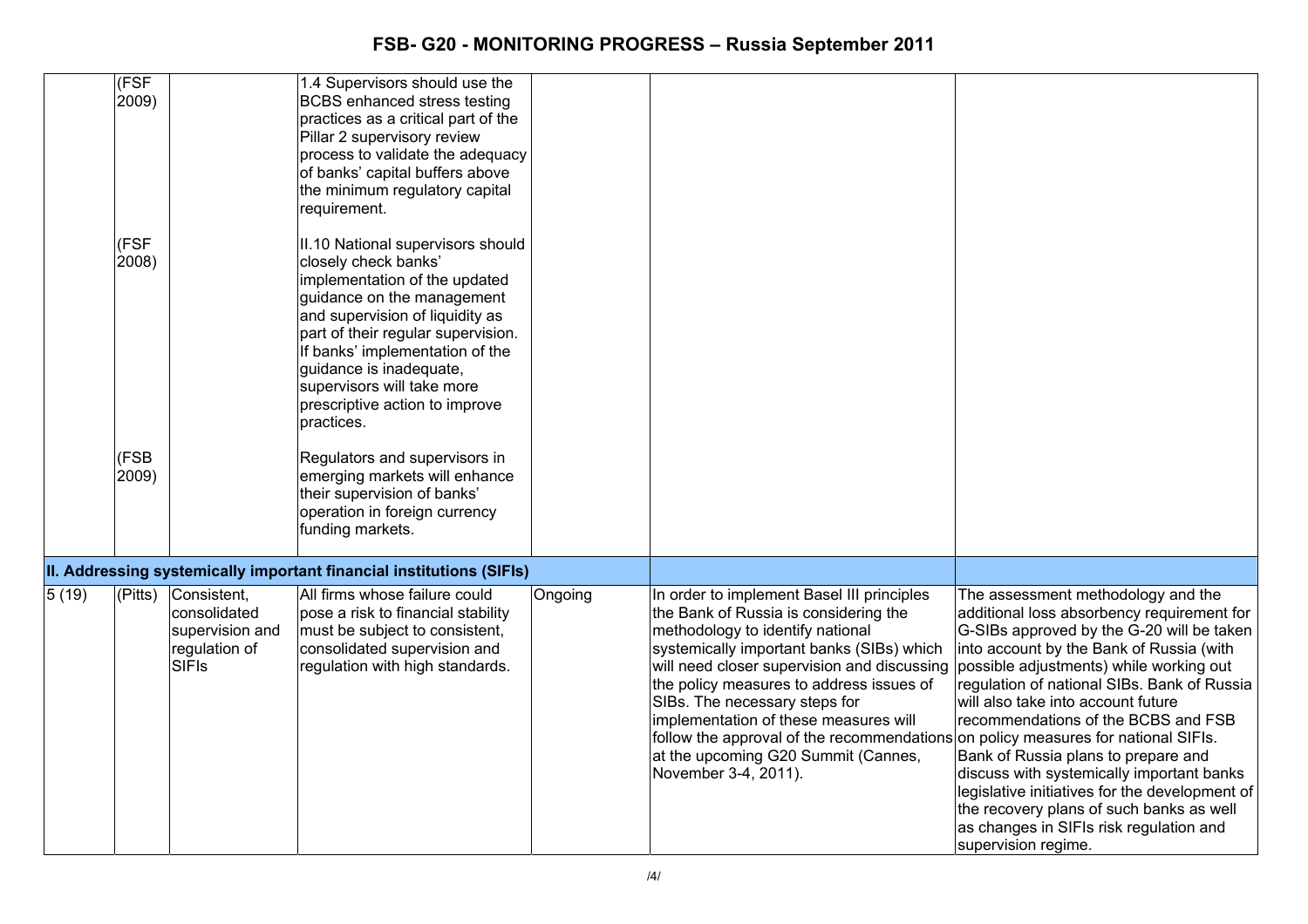| 6 (43,<br>44) | (Pitts) | Mandatory<br>international<br>recovery and<br>resolution<br>planning for G-<br><b>SIFIS</b> | Systemically important financial<br>firms should develop<br>internationally-consistent firm-<br>specific contingency and<br>resolution plans. Our authorities<br>İshould establish crisis<br>management groups for the<br>major cross-border firms and a                                                                                                            | End-2010 (for<br>setting up crisis<br>management<br>groups) | See clause 5 (19). |
|---------------|---------|---------------------------------------------------------------------------------------------|---------------------------------------------------------------------------------------------------------------------------------------------------------------------------------------------------------------------------------------------------------------------------------------------------------------------------------------------------------------------|-------------------------------------------------------------|--------------------|
|               |         |                                                                                             | legal framework for crisis<br>intervention as well as improve<br>information sharing in times of<br>stress.                                                                                                                                                                                                                                                         |                                                             |                    |
|               | (Seoul) |                                                                                             | We agreed that G-SIFIs should<br>be subject to a sustained<br>process of mandatory<br>international recovery and<br>resolution planning. We agreed<br>to conduct rigorous risk<br>assessment on G-SIFIs through<br>international supervisory<br>colleges and negotiate<br>institution-specific crisis<br>cooperation agreements within<br>crisis management groups. | Ongoing                                                     |                    |
|               | (Lon)   |                                                                                             | To implement the FSF principles<br>for cross-border crisis<br>management immediately. Home<br>authorities of each major<br>financial institution should ensure<br>that the group of authorities with<br>a common interest in that<br>financial institution meets at least<br>annually.                                                                              |                                                             |                    |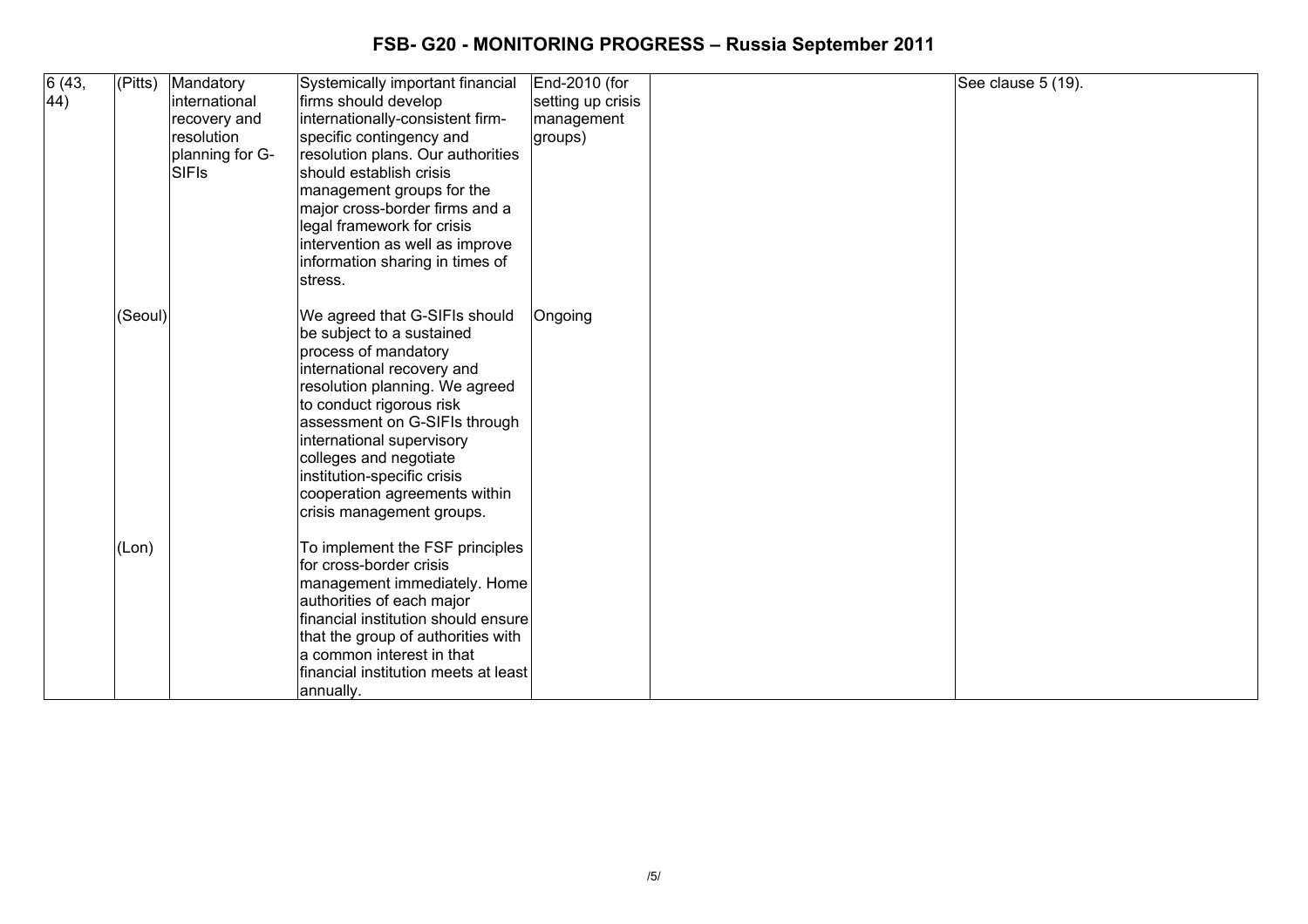| 7(45) |                                            |                         |                                                                                                                                                                                                                                                                                                                                                                                                                                                                                                                                                                                                                                                                                                                                                                                                                                                                                                                                                                                          |                                                                       |                                                                                                                                                                                                                                                                                                                                                                                                                                                                                                                                                                                                                                                                                                                                                                                                                                                                                                                                                                                                                                                                                                                                                                                                                                                                                                                                                                                                                                                                                                                                              | As a G-20 member Russia will undertake    |
|-------|--------------------------------------------|-------------------------|------------------------------------------------------------------------------------------------------------------------------------------------------------------------------------------------------------------------------------------------------------------------------------------------------------------------------------------------------------------------------------------------------------------------------------------------------------------------------------------------------------------------------------------------------------------------------------------------------------------------------------------------------------------------------------------------------------------------------------------------------------------------------------------------------------------------------------------------------------------------------------------------------------------------------------------------------------------------------------------|-----------------------------------------------------------------------|----------------------------------------------------------------------------------------------------------------------------------------------------------------------------------------------------------------------------------------------------------------------------------------------------------------------------------------------------------------------------------------------------------------------------------------------------------------------------------------------------------------------------------------------------------------------------------------------------------------------------------------------------------------------------------------------------------------------------------------------------------------------------------------------------------------------------------------------------------------------------------------------------------------------------------------------------------------------------------------------------------------------------------------------------------------------------------------------------------------------------------------------------------------------------------------------------------------------------------------------------------------------------------------------------------------------------------------------------------------------------------------------------------------------------------------------------------------------------------------------------------------------------------------------|-------------------------------------------|
|       |                                            | <b>BCBS</b>             | (Seoul) Implementation of We reaffirmed our Toronto<br>commitment to national-level                                                                                                                                                                                                                                                                                                                                                                                                                                                                                                                                                                                                                                                                                                                                                                                                                                                                                                      | Ongoing                                                               | The Federal Law "On additional measures<br>to improve the stability of the banking                                                                                                                                                                                                                                                                                                                                                                                                                                                                                                                                                                                                                                                                                                                                                                                                                                                                                                                                                                                                                                                                                                                                                                                                                                                                                                                                                                                                                                                           | changes in the legislation to comply with |
|       |                                            |                         | recommendations implementation of the BCBS's                                                                                                                                                                                                                                                                                                                                                                                                                                                                                                                                                                                                                                                                                                                                                                                                                                                                                                                                             |                                                                       | system in the period up to December 31,                                                                                                                                                                                                                                                                                                                                                                                                                                                                                                                                                                                                                                                                                                                                                                                                                                                                                                                                                                                                                                                                                                                                                                                                                                                                                                                                                                                                                                                                                                      | the Key Attributes of Effective Recovery  |
|       |                                            | on the cross-           | cross-border resolution                                                                                                                                                                                                                                                                                                                                                                                                                                                                                                                                                                                                                                                                                                                                                                                                                                                                                                                                                                  |                                                                       | 2011" was enacted in 2008. It provides for                                                                                                                                                                                                                                                                                                                                                                                                                                                                                                                                                                                                                                                                                                                                                                                                                                                                                                                                                                                                                                                                                                                                                                                                                                                                                                                                                                                                                                                                                                   | and Resolution Regimes after they are     |
|       |                                            | border bank             | recommendations.                                                                                                                                                                                                                                                                                                                                                                                                                                                                                                                                                                                                                                                                                                                                                                                                                                                                                                                                                                         |                                                                       | the possibility of state intervention,                                                                                                                                                                                                                                                                                                                                                                                                                                                                                                                                                                                                                                                                                                                                                                                                                                                                                                                                                                                                                                                                                                                                                                                                                                                                                                                                                                                                                                                                                                       | endorsed by the G-20.                     |
|       |                                            | resolution              |                                                                                                                                                                                                                                                                                                                                                                                                                                                                                                                                                                                                                                                                                                                                                                                                                                                                                                                                                                                          |                                                                       | including with the use of public funds, to                                                                                                                                                                                                                                                                                                                                                                                                                                                                                                                                                                                                                                                                                                                                                                                                                                                                                                                                                                                                                                                                                                                                                                                                                                                                                                                                                                                                                                                                                                   |                                           |
|       | (Tor)                                      |                         | We endorsed and have                                                                                                                                                                                                                                                                                                                                                                                                                                                                                                                                                                                                                                                                                                                                                                                                                                                                                                                                                                     |                                                                       | prevent bank failures that threaten the                                                                                                                                                                                                                                                                                                                                                                                                                                                                                                                                                                                                                                                                                                                                                                                                                                                                                                                                                                                                                                                                                                                                                                                                                                                                                                                                                                                                                                                                                                      |                                           |
|       |                                            |                         |                                                                                                                                                                                                                                                                                                                                                                                                                                                                                                                                                                                                                                                                                                                                                                                                                                                                                                                                                                                          |                                                                       |                                                                                                                                                                                                                                                                                                                                                                                                                                                                                                                                                                                                                                                                                                                                                                                                                                                                                                                                                                                                                                                                                                                                                                                                                                                                                                                                                                                                                                                                                                                                              |                                           |
|       |                                            |                         |                                                                                                                                                                                                                                                                                                                                                                                                                                                                                                                                                                                                                                                                                                                                                                                                                                                                                                                                                                                          |                                                                       |                                                                                                                                                                                                                                                                                                                                                                                                                                                                                                                                                                                                                                                                                                                                                                                                                                                                                                                                                                                                                                                                                                                                                                                                                                                                                                                                                                                                                                                                                                                                              |                                           |
|       |                                            |                         |                                                                                                                                                                                                                                                                                                                                                                                                                                                                                                                                                                                                                                                                                                                                                                                                                                                                                                                                                                                          |                                                                       |                                                                                                                                                                                                                                                                                                                                                                                                                                                                                                                                                                                                                                                                                                                                                                                                                                                                                                                                                                                                                                                                                                                                                                                                                                                                                                                                                                                                                                                                                                                                              |                                           |
|       |                                            |                         |                                                                                                                                                                                                                                                                                                                                                                                                                                                                                                                                                                                                                                                                                                                                                                                                                                                                                                                                                                                          |                                                                       |                                                                                                                                                                                                                                                                                                                                                                                                                                                                                                                                                                                                                                                                                                                                                                                                                                                                                                                                                                                                                                                                                                                                                                                                                                                                                                                                                                                                                                                                                                                                              |                                           |
|       |                                            |                         |                                                                                                                                                                                                                                                                                                                                                                                                                                                                                                                                                                                                                                                                                                                                                                                                                                                                                                                                                                                          |                                                                       |                                                                                                                                                                                                                                                                                                                                                                                                                                                                                                                                                                                                                                                                                                                                                                                                                                                                                                                                                                                                                                                                                                                                                                                                                                                                                                                                                                                                                                                                                                                                              |                                           |
|       |                                            |                         |                                                                                                                                                                                                                                                                                                                                                                                                                                                                                                                                                                                                                                                                                                                                                                                                                                                                                                                                                                                          |                                                                       |                                                                                                                                                                                                                                                                                                                                                                                                                                                                                                                                                                                                                                                                                                                                                                                                                                                                                                                                                                                                                                                                                                                                                                                                                                                                                                                                                                                                                                                                                                                                              |                                           |
|       |                                            |                         |                                                                                                                                                                                                                                                                                                                                                                                                                                                                                                                                                                                                                                                                                                                                                                                                                                                                                                                                                                                          |                                                                       |                                                                                                                                                                                                                                                                                                                                                                                                                                                                                                                                                                                                                                                                                                                                                                                                                                                                                                                                                                                                                                                                                                                                                                                                                                                                                                                                                                                                                                                                                                                                              |                                           |
|       |                                            |                         |                                                                                                                                                                                                                                                                                                                                                                                                                                                                                                                                                                                                                                                                                                                                                                                                                                                                                                                                                                                          |                                                                       |                                                                                                                                                                                                                                                                                                                                                                                                                                                                                                                                                                                                                                                                                                                                                                                                                                                                                                                                                                                                                                                                                                                                                                                                                                                                                                                                                                                                                                                                                                                                              |                                           |
|       |                                            |                         |                                                                                                                                                                                                                                                                                                                                                                                                                                                                                                                                                                                                                                                                                                                                                                                                                                                                                                                                                                                          |                                                                       |                                                                                                                                                                                                                                                                                                                                                                                                                                                                                                                                                                                                                                                                                                                                                                                                                                                                                                                                                                                                                                                                                                                                                                                                                                                                                                                                                                                                                                                                                                                                              |                                           |
|       |                                            |                         |                                                                                                                                                                                                                                                                                                                                                                                                                                                                                                                                                                                                                                                                                                                                                                                                                                                                                                                                                                                          |                                                                       |                                                                                                                                                                                                                                                                                                                                                                                                                                                                                                                                                                                                                                                                                                                                                                                                                                                                                                                                                                                                                                                                                                                                                                                                                                                                                                                                                                                                                                                                                                                                              |                                           |
|       |                                            |                         |                                                                                                                                                                                                                                                                                                                                                                                                                                                                                                                                                                                                                                                                                                                                                                                                                                                                                                                                                                                          |                                                                       |                                                                                                                                                                                                                                                                                                                                                                                                                                                                                                                                                                                                                                                                                                                                                                                                                                                                                                                                                                                                                                                                                                                                                                                                                                                                                                                                                                                                                                                                                                                                              |                                           |
|       |                                            |                         |                                                                                                                                                                                                                                                                                                                                                                                                                                                                                                                                                                                                                                                                                                                                                                                                                                                                                                                                                                                          |                                                                       |                                                                                                                                                                                                                                                                                                                                                                                                                                                                                                                                                                                                                                                                                                                                                                                                                                                                                                                                                                                                                                                                                                                                                                                                                                                                                                                                                                                                                                                                                                                                              |                                           |
|       |                                            |                         |                                                                                                                                                                                                                                                                                                                                                                                                                                                                                                                                                                                                                                                                                                                                                                                                                                                                                                                                                                                          |                                                                       |                                                                                                                                                                                                                                                                                                                                                                                                                                                                                                                                                                                                                                                                                                                                                                                                                                                                                                                                                                                                                                                                                                                                                                                                                                                                                                                                                                                                                                                                                                                                              |                                           |
|       |                                            |                         |                                                                                                                                                                                                                                                                                                                                                                                                                                                                                                                                                                                                                                                                                                                                                                                                                                                                                                                                                                                          |                                                                       |                                                                                                                                                                                                                                                                                                                                                                                                                                                                                                                                                                                                                                                                                                                                                                                                                                                                                                                                                                                                                                                                                                                                                                                                                                                                                                                                                                                                                                                                                                                                              |                                           |
|       |                                            |                         |                                                                                                                                                                                                                                                                                                                                                                                                                                                                                                                                                                                                                                                                                                                                                                                                                                                                                                                                                                                          |                                                                       |                                                                                                                                                                                                                                                                                                                                                                                                                                                                                                                                                                                                                                                                                                                                                                                                                                                                                                                                                                                                                                                                                                                                                                                                                                                                                                                                                                                                                                                                                                                                              |                                           |
|       |                                            |                         |                                                                                                                                                                                                                                                                                                                                                                                                                                                                                                                                                                                                                                                                                                                                                                                                                                                                                                                                                                                          |                                                                       |                                                                                                                                                                                                                                                                                                                                                                                                                                                                                                                                                                                                                                                                                                                                                                                                                                                                                                                                                                                                                                                                                                                                                                                                                                                                                                                                                                                                                                                                                                                                              |                                           |
|       |                                            |                         |                                                                                                                                                                                                                                                                                                                                                                                                                                                                                                                                                                                                                                                                                                                                                                                                                                                                                                                                                                                          |                                                                       |                                                                                                                                                                                                                                                                                                                                                                                                                                                                                                                                                                                                                                                                                                                                                                                                                                                                                                                                                                                                                                                                                                                                                                                                                                                                                                                                                                                                                                                                                                                                              |                                           |
|       |                                            |                         |                                                                                                                                                                                                                                                                                                                                                                                                                                                                                                                                                                                                                                                                                                                                                                                                                                                                                                                                                                                          |                                                                       |                                                                                                                                                                                                                                                                                                                                                                                                                                                                                                                                                                                                                                                                                                                                                                                                                                                                                                                                                                                                                                                                                                                                                                                                                                                                                                                                                                                                                                                                                                                                              |                                           |
|       |                                            |                         |                                                                                                                                                                                                                                                                                                                                                                                                                                                                                                                                                                                                                                                                                                                                                                                                                                                                                                                                                                                          |                                                                       |                                                                                                                                                                                                                                                                                                                                                                                                                                                                                                                                                                                                                                                                                                                                                                                                                                                                                                                                                                                                                                                                                                                                                                                                                                                                                                                                                                                                                                                                                                                                              |                                           |
|       |                                            |                         |                                                                                                                                                                                                                                                                                                                                                                                                                                                                                                                                                                                                                                                                                                                                                                                                                                                                                                                                                                                          |                                                                       |                                                                                                                                                                                                                                                                                                                                                                                                                                                                                                                                                                                                                                                                                                                                                                                                                                                                                                                                                                                                                                                                                                                                                                                                                                                                                                                                                                                                                                                                                                                                              |                                           |
|       |                                            |                         |                                                                                                                                                                                                                                                                                                                                                                                                                                                                                                                                                                                                                                                                                                                                                                                                                                                                                                                                                                                          |                                                                       |                                                                                                                                                                                                                                                                                                                                                                                                                                                                                                                                                                                                                                                                                                                                                                                                                                                                                                                                                                                                                                                                                                                                                                                                                                                                                                                                                                                                                                                                                                                                              |                                           |
|       |                                            |                         |                                                                                                                                                                                                                                                                                                                                                                                                                                                                                                                                                                                                                                                                                                                                                                                                                                                                                                                                                                                          |                                                                       |                                                                                                                                                                                                                                                                                                                                                                                                                                                                                                                                                                                                                                                                                                                                                                                                                                                                                                                                                                                                                                                                                                                                                                                                                                                                                                                                                                                                                                                                                                                                              |                                           |
|       |                                            |                         |                                                                                                                                                                                                                                                                                                                                                                                                                                                                                                                                                                                                                                                                                                                                                                                                                                                                                                                                                                                          |                                                                       |                                                                                                                                                                                                                                                                                                                                                                                                                                                                                                                                                                                                                                                                                                                                                                                                                                                                                                                                                                                                                                                                                                                                                                                                                                                                                                                                                                                                                                                                                                                                              |                                           |
|       |                                            |                         |                                                                                                                                                                                                                                                                                                                                                                                                                                                                                                                                                                                                                                                                                                                                                                                                                                                                                                                                                                                          |                                                                       |                                                                                                                                                                                                                                                                                                                                                                                                                                                                                                                                                                                                                                                                                                                                                                                                                                                                                                                                                                                                                                                                                                                                                                                                                                                                                                                                                                                                                                                                                                                                              |                                           |
|       |                                            |                         |                                                                                                                                                                                                                                                                                                                                                                                                                                                                                                                                                                                                                                                                                                                                                                                                                                                                                                                                                                                          |                                                                       |                                                                                                                                                                                                                                                                                                                                                                                                                                                                                                                                                                                                                                                                                                                                                                                                                                                                                                                                                                                                                                                                                                                                                                                                                                                                                                                                                                                                                                                                                                                                              |                                           |
|       |                                            |                         |                                                                                                                                                                                                                                                                                                                                                                                                                                                                                                                                                                                                                                                                                                                                                                                                                                                                                                                                                                                          |                                                                       |                                                                                                                                                                                                                                                                                                                                                                                                                                                                                                                                                                                                                                                                                                                                                                                                                                                                                                                                                                                                                                                                                                                                                                                                                                                                                                                                                                                                                                                                                                                                              |                                           |
|       |                                            |                         |                                                                                                                                                                                                                                                                                                                                                                                                                                                                                                                                                                                                                                                                                                                                                                                                                                                                                                                                                                                          |                                                                       |                                                                                                                                                                                                                                                                                                                                                                                                                                                                                                                                                                                                                                                                                                                                                                                                                                                                                                                                                                                                                                                                                                                                                                                                                                                                                                                                                                                                                                                                                                                                              |                                           |
|       |                                            |                         |                                                                                                                                                                                                                                                                                                                                                                                                                                                                                                                                                                                                                                                                                                                                                                                                                                                                                                                                                                                          |                                                                       |                                                                                                                                                                                                                                                                                                                                                                                                                                                                                                                                                                                                                                                                                                                                                                                                                                                                                                                                                                                                                                                                                                                                                                                                                                                                                                                                                                                                                                                                                                                                              |                                           |
|       |                                            |                         |                                                                                                                                                                                                                                                                                                                                                                                                                                                                                                                                                                                                                                                                                                                                                                                                                                                                                                                                                                                          |                                                                       |                                                                                                                                                                                                                                                                                                                                                                                                                                                                                                                                                                                                                                                                                                                                                                                                                                                                                                                                                                                                                                                                                                                                                                                                                                                                                                                                                                                                                                                                                                                                              |                                           |
|       |                                            |                         |                                                                                                                                                                                                                                                                                                                                                                                                                                                                                                                                                                                                                                                                                                                                                                                                                                                                                                                                                                                          |                                                                       |                                                                                                                                                                                                                                                                                                                                                                                                                                                                                                                                                                                                                                                                                                                                                                                                                                                                                                                                                                                                                                                                                                                                                                                                                                                                                                                                                                                                                                                                                                                                              |                                           |
|       |                                            |                         |                                                                                                                                                                                                                                                                                                                                                                                                                                                                                                                                                                                                                                                                                                                                                                                                                                                                                                                                                                                          |                                                                       |                                                                                                                                                                                                                                                                                                                                                                                                                                                                                                                                                                                                                                                                                                                                                                                                                                                                                                                                                                                                                                                                                                                                                                                                                                                                                                                                                                                                                                                                                                                                              |                                           |
|       |                                            |                         |                                                                                                                                                                                                                                                                                                                                                                                                                                                                                                                                                                                                                                                                                                                                                                                                                                                                                                                                                                                          |                                                                       |                                                                                                                                                                                                                                                                                                                                                                                                                                                                                                                                                                                                                                                                                                                                                                                                                                                                                                                                                                                                                                                                                                                                                                                                                                                                                                                                                                                                                                                                                                                                              |                                           |
|       |                                            |                         |                                                                                                                                                                                                                                                                                                                                                                                                                                                                                                                                                                                                                                                                                                                                                                                                                                                                                                                                                                                          |                                                                       |                                                                                                                                                                                                                                                                                                                                                                                                                                                                                                                                                                                                                                                                                                                                                                                                                                                                                                                                                                                                                                                                                                                                                                                                                                                                                                                                                                                                                                                                                                                                              |                                           |
|       |                                            |                         |                                                                                                                                                                                                                                                                                                                                                                                                                                                                                                                                                                                                                                                                                                                                                                                                                                                                                                                                                                                          |                                                                       |                                                                                                                                                                                                                                                                                                                                                                                                                                                                                                                                                                                                                                                                                                                                                                                                                                                                                                                                                                                                                                                                                                                                                                                                                                                                                                                                                                                                                                                                                                                                              |                                           |
|       |                                            |                         |                                                                                                                                                                                                                                                                                                                                                                                                                                                                                                                                                                                                                                                                                                                                                                                                                                                                                                                                                                                          |                                                                       |                                                                                                                                                                                                                                                                                                                                                                                                                                                                                                                                                                                                                                                                                                                                                                                                                                                                                                                                                                                                                                                                                                                                                                                                                                                                                                                                                                                                                                                                                                                                              |                                           |
|       |                                            |                         |                                                                                                                                                                                                                                                                                                                                                                                                                                                                                                                                                                                                                                                                                                                                                                                                                                                                                                                                                                                          |                                                                       |                                                                                                                                                                                                                                                                                                                                                                                                                                                                                                                                                                                                                                                                                                                                                                                                                                                                                                                                                                                                                                                                                                                                                                                                                                                                                                                                                                                                                                                                                                                                              |                                           |
|       |                                            |                         |                                                                                                                                                                                                                                                                                                                                                                                                                                                                                                                                                                                                                                                                                                                                                                                                                                                                                                                                                                                          |                                                                       |                                                                                                                                                                                                                                                                                                                                                                                                                                                                                                                                                                                                                                                                                                                                                                                                                                                                                                                                                                                                                                                                                                                                                                                                                                                                                                                                                                                                                                                                                                                                              |                                           |
| 8(41) | (WAP)<br>(FSF<br>2008)<br>(Lon)<br>(Seoul) | Supervisory<br>colleges | committed to implement our<br>domestic resolution powers and<br>tools in a manner that preserves<br>financial stability and are<br>committed to implement the ten<br>key recommendations on cross-<br>border bank resolution issued by<br>the BCBS in March 2010.<br>National and regional authorities<br>should review resolution regimes<br>and bankruptcy laws in light of<br>recent experience to ensure that<br>they permit an orderly wind-down<br>of large complex cross-border<br>financial institutions.<br>VI.6 Domestically, authorities<br>need to review and, where<br>needed, strengthen legal powers<br>and clarify the division of<br>responsibilities of different<br>national authorities for dealing<br>with weak and failing banks.<br>To establish the remaining<br>supervisory colleges for<br>significant cross-border firms by<br>June 2009.<br>We agreed to conduct rigorous<br>risk assessment on these firms<br>through international supervisory<br>colleges | June 2009 (for<br>establishing<br>supervisory<br>colleges)<br>Ongoing | stability of the banking system<br>In order to further strengthen the stability of<br>the banking system, the Bank of Russia<br>jointly with other agencies has developed<br>and submitted for consideration to the<br>Government draft law that would include:<br>amendments to federal law "On Additional<br>Measures to improve the stability of the<br>banking system in the period up to<br>December 31, 2011", aimed at giving a<br>permanent status to this law, as well as to<br>improve the law in view of its<br>implementation practice in 2008;<br>granting the Bank of Russia the possibility<br>to establish a special regime for credit<br>institutions, implementing an action plan for<br>financial recovery with the aid of private<br>investors and at no cost to the state;<br>improving the bankruptcy procedures for<br>credit institutions.<br>At present, the Bank of Russia is a member Establishment of a supervisory college for<br>of general colleges conducting supervision one more systemically important banking<br>of cross-border credit institutions organised group is under consideration in Russia.<br>by supervisory authorities exercising<br>control over the activities of parent banks<br>(Commerzbank Group, Deutsche Bank<br>Group, Raiffeisenbank Group, OTP Group<br>(Hungary), Bank of China, Uniastrum<br>Group (Cyprus), HSBC Group (Great<br>Britain).<br>Supervisory college is established to<br>exercise control over the VTB Bank. This<br>supervisory college consists of oversight |                                           |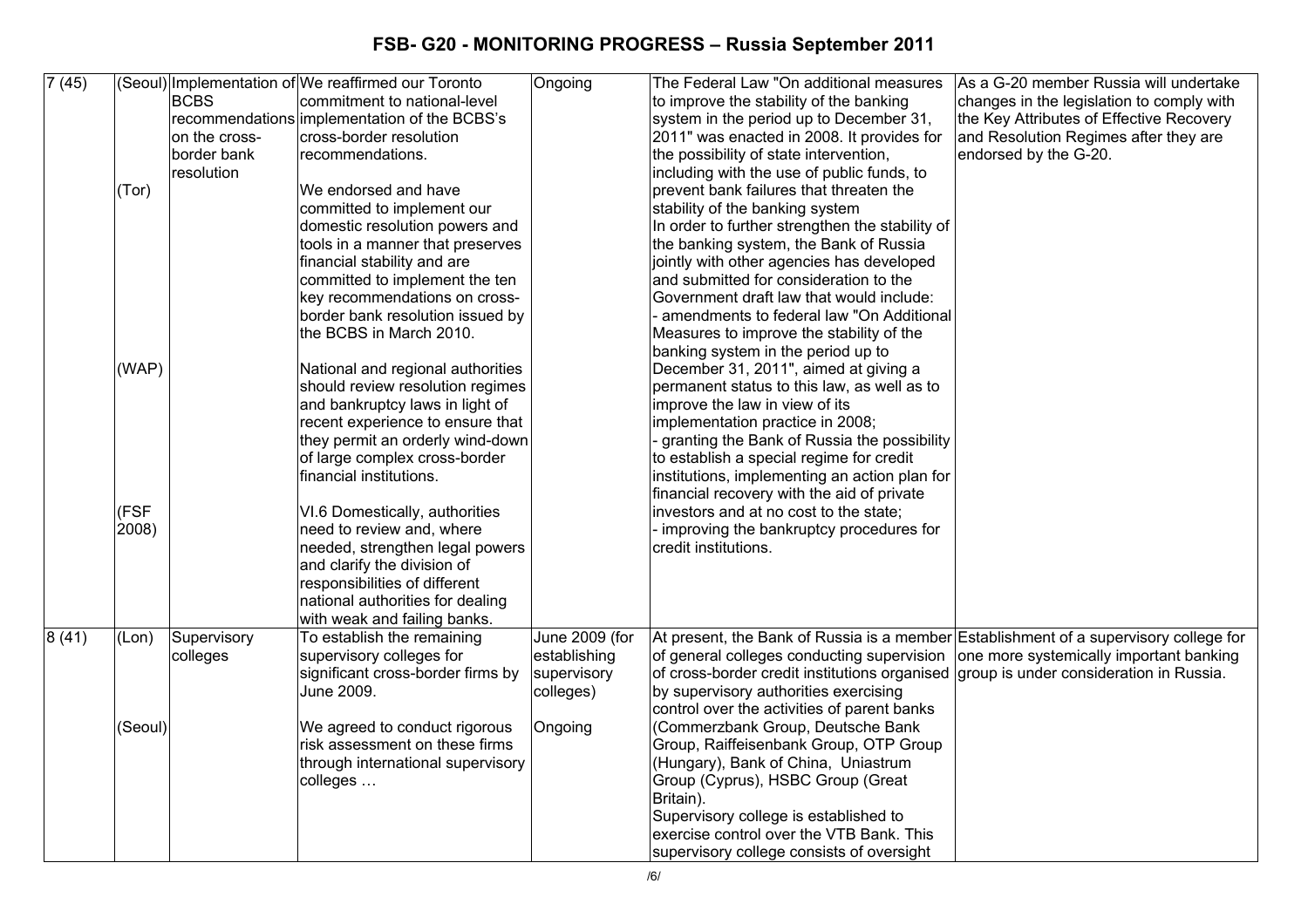|       |               |                                                                 |                                                                                                                                                                                                                                                                                                                   |         | bodies representatives from Austria,<br>Armenia, Belorussia, Ukraine, Cyprus,<br>Germany and France. It is supposed to<br>hold meetings of this supervisory college                                                                                                                                                                                                                                                                                                                                                                                                                                                                                                                                                                                                                                                                                                                                                                                                                                                                                                                                                                                                                                                                                                                                                                                                                                                                                                                                                                                                              |                                                                                                                                |
|-------|---------------|-----------------------------------------------------------------|-------------------------------------------------------------------------------------------------------------------------------------------------------------------------------------------------------------------------------------------------------------------------------------------------------------------|---------|----------------------------------------------------------------------------------------------------------------------------------------------------------------------------------------------------------------------------------------------------------------------------------------------------------------------------------------------------------------------------------------------------------------------------------------------------------------------------------------------------------------------------------------------------------------------------------------------------------------------------------------------------------------------------------------------------------------------------------------------------------------------------------------------------------------------------------------------------------------------------------------------------------------------------------------------------------------------------------------------------------------------------------------------------------------------------------------------------------------------------------------------------------------------------------------------------------------------------------------------------------------------------------------------------------------------------------------------------------------------------------------------------------------------------------------------------------------------------------------------------------------------------------------------------------------------------------|--------------------------------------------------------------------------------------------------------------------------------|
| 9(42) | (FSF<br>2008) | Supervisory<br>exchange of<br>information and<br>coordination   | V.7 To quicken supervisory<br>responsiveness to developments<br>that have a common effect<br>across a number of institutions,<br>supervisory exchange of<br>information and coordination in<br>the development of best practice<br>benchmarks should be improved<br>at both national and international<br>levels. | Ongoing | on a permanent basis.<br>Article 51 of the Federal Law on the Central See detailed information on the legislative<br>Bank of the Russian Federation (Bank of<br>Russia) stipulates that the Bank of Russia<br>may request information or documents from<br>the central bank or banking supervisory<br>authority of a foreign state received by<br>them from credit institutions while fulfilling<br>supervisory functions. It may also provide<br>the banking supervisory authority of a<br>foreign state with such information or<br>documents that do not contain data on<br>operations conducted by credit institutions<br>and their customers. At the same time,<br>Article 26 of the Federal Law on Banks and<br>Banking Activities places certain<br>restrictions on the composition of<br>information the Bank of Russia may<br>present to foreign supervisors. For<br>example, the Bank of Russia is not entitled<br>to disclose information about the accounts,<br>deposits and specific transactions it<br>receives from credit institutions' reports in<br>the course of supervision.<br>Some of the legislative restrictions are to<br>be removed by the draft law on<br>consolidated supervision. These<br>amendments stipulate, among other things,<br>that the supervisory authorities may be<br>provided, on the basis of confidentiality,<br>with information about customer<br>transactions and transactions conducted by<br>credit institutions' correspondents, which<br>these authorities may need to perform their<br>supervisory functions, including the | amendments preparation in clause 1 of<br>Section I of this table.                                                              |
|       |               | 10 (New) (Seoul) More effective<br>oversight and<br>supervision | We agreed that supervisors<br>should have strong and<br>unambiguous mandates,                                                                                                                                                                                                                                     | Ongoing | assessment of risks taken by cross-border<br>credit institutions.<br>In order to introduce strong and effective<br>supervision certain legislative changes are<br>needed. First of all, it relates to informed                                                                                                                                                                                                                                                                                                                                                                                                                                                                                                                                                                                                                                                                                                                                                                                                                                                                                                                                                                                                                                                                                                                                                                                                                                                                                                                                                                   | The Russian Banking Sector Development<br>Strategy until 2015 presumes amendments<br>to the federal legislation empowering the |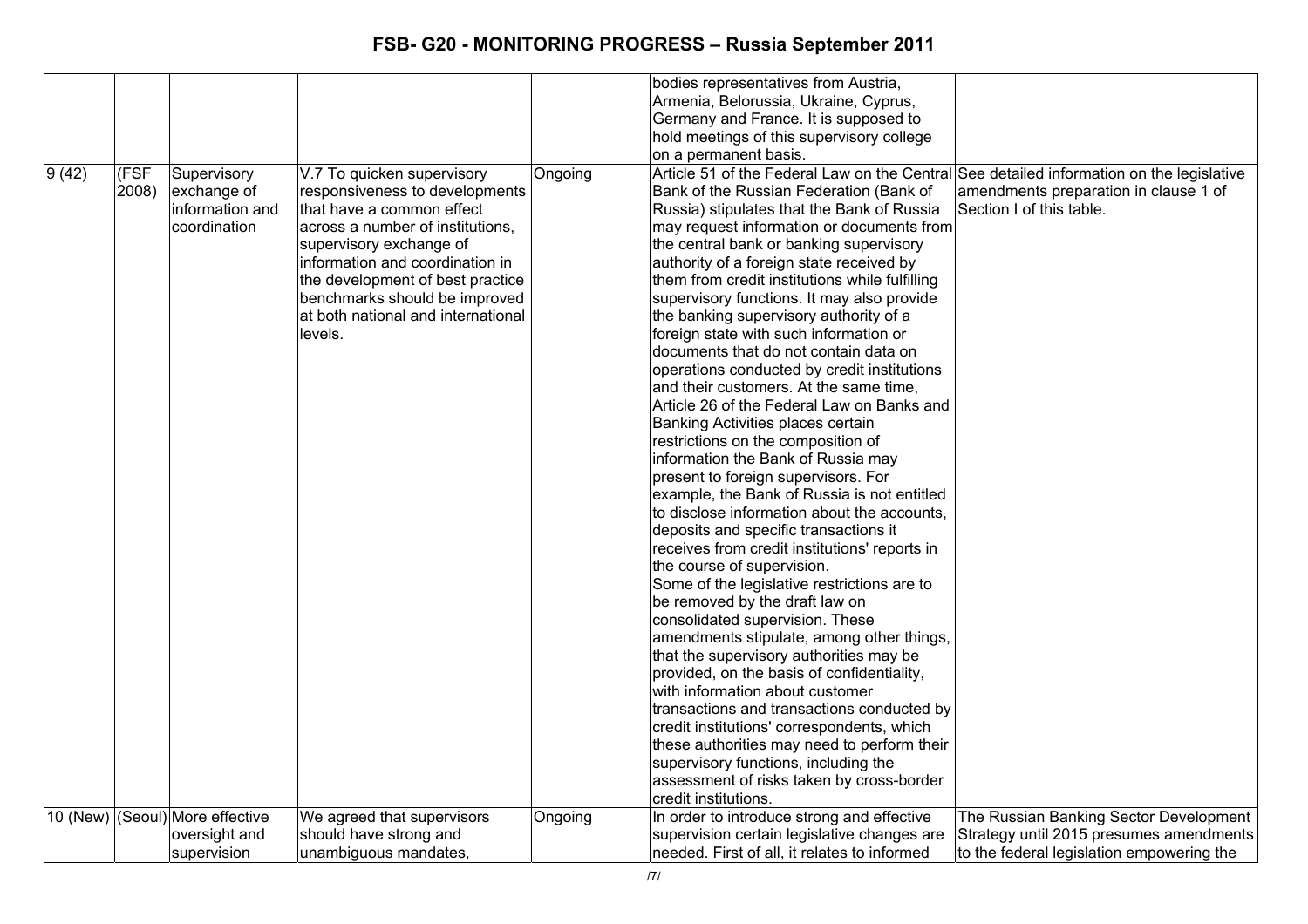|                  |               |                                                                                                 | sufficient independence to act,<br>appropriate resources, and a full<br>suite of tools and powers to<br>proactively identify and address<br>risks, including regular stress<br>testing and early intervention.                                               |         | (professional) judgment, appointment of the Bank of Russia to apply corrective<br>Bank of Russia representatives to banks,<br>full-fledged consolidated supervision. Now<br>some draft laws are under consideration of<br>the Parliament.<br>The newly established Financial Stability<br>Department of the Bank of Russia<br>undertakes regular monitoring of financial<br>stability risks, stress-testing and develops<br>set of preventive measures to address<br>potential instability. | measures to the credit institutions for<br>identified shortcomings in their corporate<br>management systems, to apply the<br>corrective measures to managers and<br>owners of the credit institutions, including<br>measures recommended by the Basel<br>Committee of Banking Supervision in the<br>Supervisory Guidance on Dealing with<br>Weak Banks (2002), and to issue<br>regulations providing the order of<br>application of corrective measures to the<br>credit institutions.<br>The Bank of Russia and the Ministry of<br>Finance of the Russian Federation are<br>developing the draft law now. |
|------------------|---------------|-------------------------------------------------------------------------------------------------|--------------------------------------------------------------------------------------------------------------------------------------------------------------------------------------------------------------------------------------------------------------|---------|---------------------------------------------------------------------------------------------------------------------------------------------------------------------------------------------------------------------------------------------------------------------------------------------------------------------------------------------------------------------------------------------------------------------------------------------------------------------------------------------|------------------------------------------------------------------------------------------------------------------------------------------------------------------------------------------------------------------------------------------------------------------------------------------------------------------------------------------------------------------------------------------------------------------------------------------------------------------------------------------------------------------------------------------------------------------------------------------------------------|
| financial system |               |                                                                                                 | III. Extending the regulatory perimeter to entities/activities that pose risks to the                                                                                                                                                                        |         |                                                                                                                                                                                                                                                                                                                                                                                                                                                                                             |                                                                                                                                                                                                                                                                                                                                                                                                                                                                                                                                                                                                            |
| 11(27)           | (Lon)         | Review of the<br>boundaries of the<br>regulatory<br>framework                                   | We will each review and adapt<br>the boundaries of the regulatory<br>framework to keep pace with<br>developments in the financial<br>system and promote good<br>practices and consistent<br>approaches at an international<br>level.                         | Ongoing |                                                                                                                                                                                                                                                                                                                                                                                                                                                                                             |                                                                                                                                                                                                                                                                                                                                                                                                                                                                                                                                                                                                            |
| 12(30)           | (FSF<br>2008) | Supervisory<br>resources and<br>expertise to<br>oversee the risks<br>of financial<br>innovation | V.1 Supervisors should see that<br>they have the requisite resources<br>and expertise to oversee the<br>risks associated with financial<br>innovation and to ensure that<br>firms they supervise have the<br>capacity to understand and<br>manage the risks. | Ongoing |                                                                                                                                                                                                                                                                                                                                                                                                                                                                                             |                                                                                                                                                                                                                                                                                                                                                                                                                                                                                                                                                                                                            |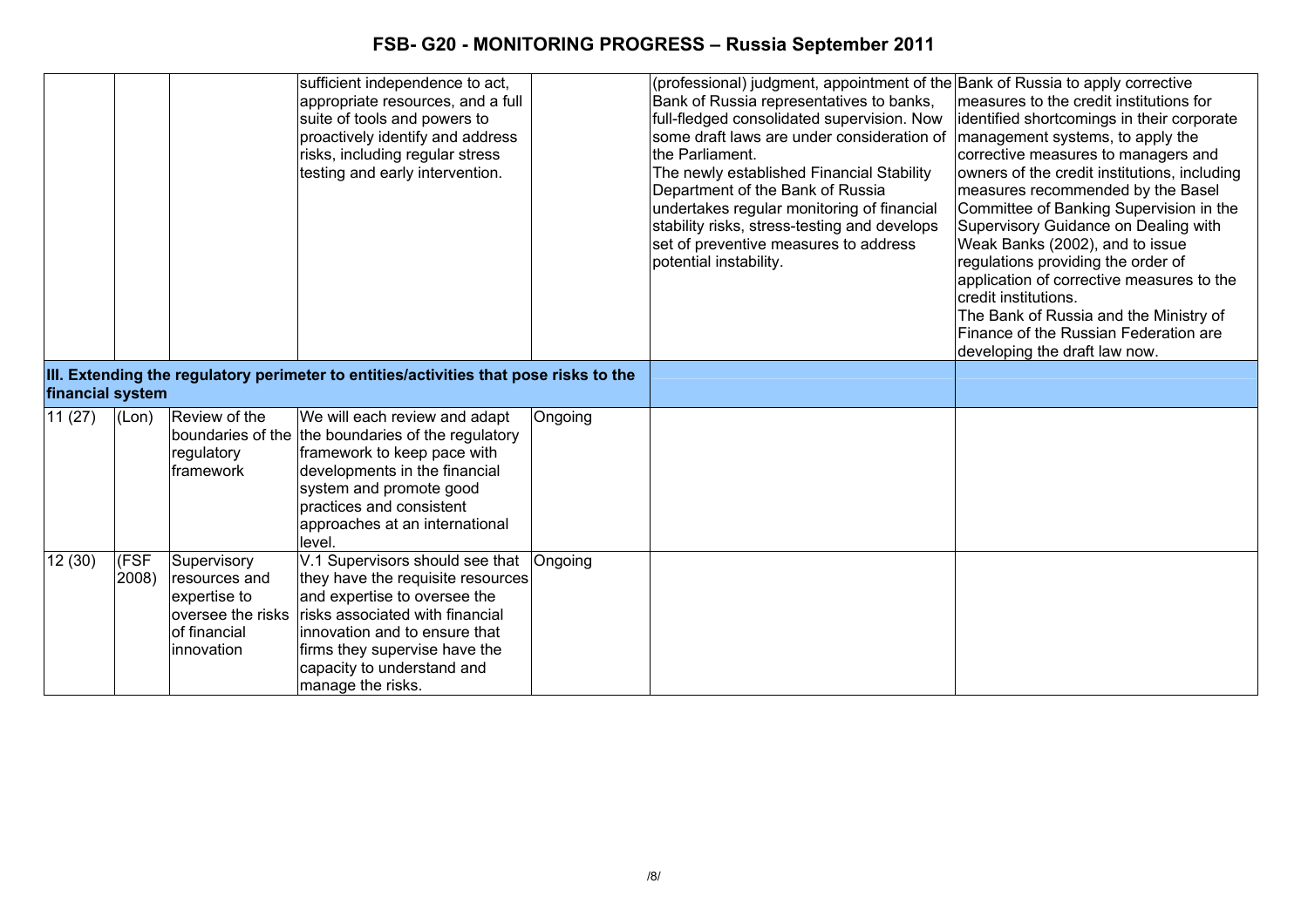| <b>Hedge funds</b> |       |                                                                                    |                                                                                                                                                                                                                                                                                                                                                                                                                                                                                                                                                                                                                                                               |          |                                                                                                                                                                                                                                                                                                                                                                                                            |  |
|--------------------|-------|------------------------------------------------------------------------------------|---------------------------------------------------------------------------------------------------------------------------------------------------------------------------------------------------------------------------------------------------------------------------------------------------------------------------------------------------------------------------------------------------------------------------------------------------------------------------------------------------------------------------------------------------------------------------------------------------------------------------------------------------------------|----------|------------------------------------------------------------------------------------------------------------------------------------------------------------------------------------------------------------------------------------------------------------------------------------------------------------------------------------------------------------------------------------------------------------|--|
| 13(33)             | (Lon) | (Seoul) Regulation<br>(including<br>registration) of<br>hedge funds                | We also firmly recommitted to<br>work in an internationally<br>consistent and non-<br>discriminatory manner to<br>strengthen regulation and<br>supervision on hedge funds,<br>Hedge funds or their managers<br>will be registered and will be<br>required to disclose appropriate<br>information on an ongoing basis<br>to supervisors or regulators,<br>including on their leverage,<br>necessary for assessment of the<br>systemic risks they pose<br>individually or collectively. Where<br>appropriate registration should<br>be subject to a minimum size.<br>They will be subject to oversight<br>to ensure that they have<br>adequate risk management. | End-2009 | Equity investment trusts and unit<br>investment trusts relevant to hedge funds<br>should be registered and required to<br>disclose appropriate information on an<br>ongoing basis to Russian regulators (FFMS<br>of Russia). Their managers also are<br>licensed by the FFMS of Russia.<br>While hedge funds make a high risk<br>investment, their shares can be purchased<br>only by qualified investors. |  |
| 14 (34)            | (Lon) | Effective<br>oversight of<br>cross-border<br>funds                                 | We ask the FSB to develop<br>mechanisms for cooperation and<br>information sharing between<br>relevant authorities in order to<br>ensure effective oversight is<br>maintained when a fund is<br>located in a different jurisdiction<br>from the manager. We will,<br>cooperating through the FSB,<br>develop measures that<br>implement these principles by<br>the end of 2009.                                                                                                                                                                                                                                                                               | End-2009 |                                                                                                                                                                                                                                                                                                                                                                                                            |  |
| 15(35)             | (Lon) | Effective<br>management of<br>counter-party risk<br>associated with<br>hedge funds | Supervisors should require that<br>institutions which have hedge<br>funds as their counterparties<br>have effective risk management,<br>including mechanisms to monitor<br>the funds' leverage and set limits<br>for single counterparty<br>exposures.                                                                                                                                                                                                                                                                                                                                                                                                        | Ongoing  |                                                                                                                                                                                                                                                                                                                                                                                                            |  |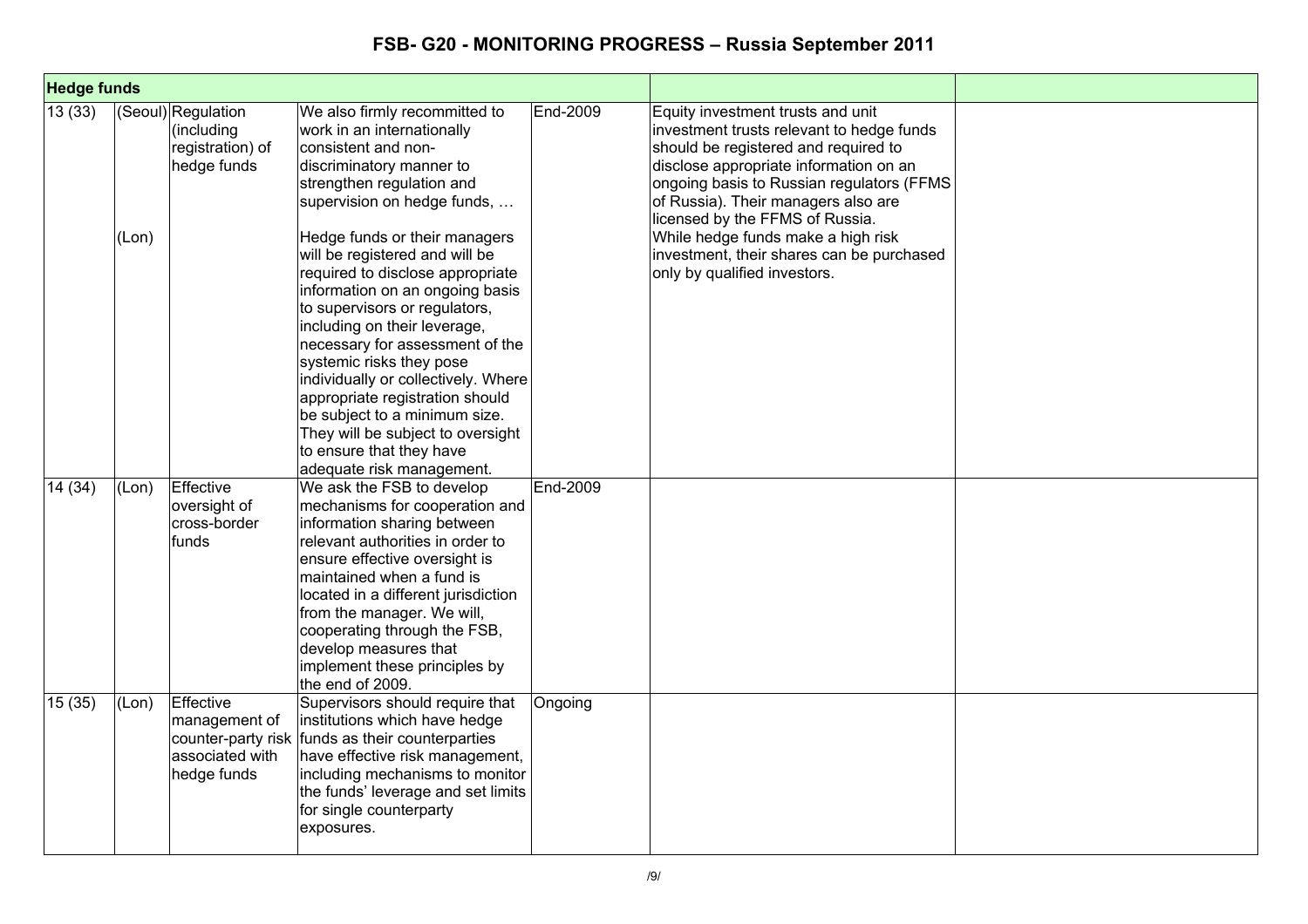| 16(36)           | $\overline{\text{(FSF}}$ | Guidance on the     | II.17 Supervisors will strengthen                | Ongoing     |  |
|------------------|--------------------------|---------------------|--------------------------------------------------|-------------|--|
|                  | 2008)                    | management of       | their existing guidance on the                   |             |  |
|                  |                          | exposures to        | management of exposures to                       |             |  |
|                  |                          | leveraged           | leveraged counterparties                         |             |  |
|                  |                          | counterparties      |                                                  |             |  |
| Securitisation   |                          |                     |                                                  |             |  |
| 17(50)           | (FSB                     |                     | Implementation of During 2010, supervisors and   | During 2010 |  |
|                  | 2009)                    | <b>BCBS/IOSCO</b>   | regulators will:                                 |             |  |
|                  |                          | measures for        | implement the measures<br>$\bullet$              |             |  |
|                  |                          | securitisation      | decided by the Basel                             |             |  |
|                  |                          |                     | Committee to strengthen the                      |             |  |
|                  |                          |                     | capital requirement of                           |             |  |
|                  |                          |                     | securitisation and establish                     |             |  |
|                  |                          |                     |                                                  |             |  |
|                  |                          |                     | clear rules for banks'                           |             |  |
|                  |                          |                     | management and                                   |             |  |
|                  |                          |                     | disclosure;                                      |             |  |
|                  |                          |                     | implement IOSCO's                                |             |  |
|                  |                          |                     | proposals to strengthen                          |             |  |
|                  |                          |                     | practices in securitisation                      |             |  |
|                  |                          |                     | markets.                                         |             |  |
| 18 (51,          | (Lon)                    | Improvement in      | The BCBS and authorities                         | By 2010     |  |
| 52)              |                          | the risk            | should take forward work on                      |             |  |
|                  |                          | management of       | improving incentives for risk                    |             |  |
|                  |                          | securitisation,     | management of securitisation,                    |             |  |
|                  |                          | including           | including considering due                        |             |  |
|                  |                          | retainment of a     | diligence and quantitative                       |             |  |
|                  |                          | part of the risk of | retention requirements by 2010.                  |             |  |
|                  |                          | the underlying      |                                                  |             |  |
|                  | (Pitts)                  | assets by           | Securitization sponsors or                       |             |  |
|                  |                          | securitisation      | originators should retain a part of              |             |  |
|                  |                          | sponsors or         | the risk of the underlying assets,               |             |  |
|                  |                          | originators         | thus encouraging them to act                     |             |  |
|                  |                          |                     | prudently.                                       |             |  |
| 19(10)           | (FSF                     | Strengthening of    | II.8 Insurance supervisors should Ongoing        |             |  |
|                  | 2008)                    | regulatory and      | strengthen the regulatory and                    |             |  |
|                  |                          |                     | capital framework capital framework for monoline |             |  |
|                  |                          | for monolines       | insurers in relation to structured               |             |  |
|                  |                          |                     | credit.                                          |             |  |
| $\sqrt{20}$ (54) | (FSF)                    | Strengthening of    | II.18 Regulators of institutional                | Ongoing     |  |
|                  | 2008)                    | supervisory         | investors should strengthen the                  |             |  |
|                  |                          | requirements or     | requirements or best practices                   |             |  |
|                  |                          | best practices fir  | for firms' processes for                         |             |  |
|                  |                          | investment in       | investment in structured                         |             |  |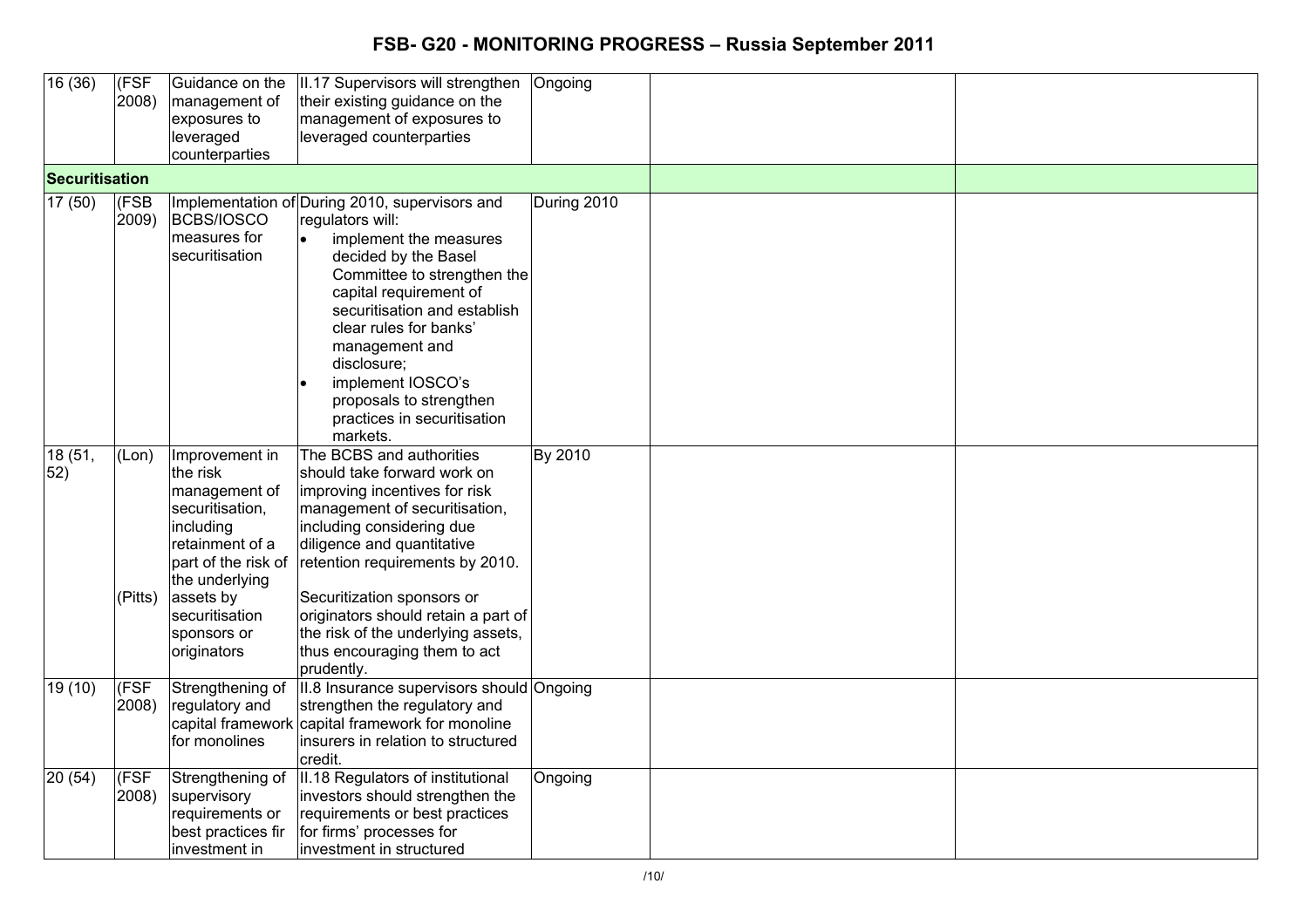| 21 (14)<br>(FSF<br>Enhanced<br>III.10-III.13 Securities market<br>Ongoing<br>disclosure of<br>2008)<br>regulators should work with<br>securitised<br>market participants to expand<br>information on securitised<br>products<br>products and their underlying                                                                                                                                                                                                                                                                                                                                                                                                                                                                                                                                                                                                                                                                                                                                                                                                                                                                                                                                                                                                                                                                                                                                                                                                                                                                                                                                                                                                                                                                                                                                                                                                                                                                                                                                                                                                                                                                                                                                                                                                                                                                                                                                                                                                                                                                                                                                                                                                                                                                                                                                                                                                                                                                                                                                                                                                                                                                                                                                       |  |
|-----------------------------------------------------------------------------------------------------------------------------------------------------------------------------------------------------------------------------------------------------------------------------------------------------------------------------------------------------------------------------------------------------------------------------------------------------------------------------------------------------------------------------------------------------------------------------------------------------------------------------------------------------------------------------------------------------------------------------------------------------------------------------------------------------------------------------------------------------------------------------------------------------------------------------------------------------------------------------------------------------------------------------------------------------------------------------------------------------------------------------------------------------------------------------------------------------------------------------------------------------------------------------------------------------------------------------------------------------------------------------------------------------------------------------------------------------------------------------------------------------------------------------------------------------------------------------------------------------------------------------------------------------------------------------------------------------------------------------------------------------------------------------------------------------------------------------------------------------------------------------------------------------------------------------------------------------------------------------------------------------------------------------------------------------------------------------------------------------------------------------------------------------------------------------------------------------------------------------------------------------------------------------------------------------------------------------------------------------------------------------------------------------------------------------------------------------------------------------------------------------------------------------------------------------------------------------------------------------------------------------------------------------------------------------------------------------------------------------------------------------------------------------------------------------------------------------------------------------------------------------------------------------------------------------------------------------------------------------------------------------------------------------------------------------------------------------------------------------------------------------------------------------------------------------------------------------|--|
| assets.                                                                                                                                                                                                                                                                                                                                                                                                                                                                                                                                                                                                                                                                                                                                                                                                                                                                                                                                                                                                                                                                                                                                                                                                                                                                                                                                                                                                                                                                                                                                                                                                                                                                                                                                                                                                                                                                                                                                                                                                                                                                                                                                                                                                                                                                                                                                                                                                                                                                                                                                                                                                                                                                                                                                                                                                                                                                                                                                                                                                                                                                                                                                                                                             |  |
| IV. Improving OTC derivatives markets                                                                                                                                                                                                                                                                                                                                                                                                                                                                                                                                                                                                                                                                                                                                                                                                                                                                                                                                                                                                                                                                                                                                                                                                                                                                                                                                                                                                                                                                                                                                                                                                                                                                                                                                                                                                                                                                                                                                                                                                                                                                                                                                                                                                                                                                                                                                                                                                                                                                                                                                                                                                                                                                                                                                                                                                                                                                                                                                                                                                                                                                                                                                                               |  |
| 22(17,<br>(Seoul) Reforming OTC<br>We endorsed the FSB's<br>By end-2012 at<br>The Government of the Russian Federation Amendments to various legislative acts<br>18)<br>the latest<br>derivative<br>recommendations for<br>has adopted the federal law "On Clearing<br>of the Russian Federation are in the<br>markets,<br>implementing our previous<br>and Clearing Activity" dated February 7,<br>development stage, the purpose of<br>commitments in an<br>2011. The federal law includes the concept<br>including the<br>which is to protect the rights of<br>standardisation of internationally consistent<br>of central clearing counterparty and<br>investors, reduce operational risks when<br>CDS markets<br>formulates the requirements for supervision making transactions on the stock<br>manner, recognizing the<br>$(e.g. CCP)$ ; and<br>importance of a level playing<br>and regulation its risks.<br>market, and also bringing the system of<br>In Russia there is no developed market of<br>trading of all<br>field.<br>registration of rights to securities in the<br>standardized<br>derivatives. At the same time the<br>Russian Federation in line with<br><b>OTC</b> derivatives<br>(Pitts)<br>All standardized OTC derivative<br>amendments to the Federal Law "On the<br>standards of international law.<br>on exchanges,<br>contracts should be traded on<br>Securities Market" were elaborated, which<br>The State Duma is also reviewing the<br>exchanges or electronic trading<br>foresee the need of standardisation and<br>draft Federal Law on Organized<br>clearing and<br>trade repository<br>Tenders. The draft is aimed at<br>platforms, where appropriate,<br>classification of different derivative types.<br>reporting.<br>and cleared through central<br>improving the activities of organizers of<br>counterparties by end-2012 at<br>trade on the stock market, commodity<br>the latest. OTC derivative<br>and stock exchanges, standardization of<br>contracts should be reported to<br>rules of exchange trade, optimization of<br>trade repositories. Non-centrally<br>the procedure for conducting tenders,<br>protecting participants in tenders and<br>cleared contracts should be<br>investors, and also increasing the<br>subject to higher capital<br>transparency of tenders and activities of<br>requirements.<br>exchanges and trading floors by<br>We will promote the<br>introducing new standards of information<br>(Lon)<br>disclosure.<br>standardization and resilience of<br>It is planned to introduce amendments<br>credit derivatives markets, in<br>to the legal regulation of the circulation<br>particular through the<br>establishment of central clearing<br>of over-the-counter derivatives. These<br>counterparties subject to<br>financial instruments will be created on<br>effective regulation and<br>terms of general agreements registered<br>supervision. We call on the<br>at a financial oversight body and be<br>industry to develop an action<br>subject to registration at special<br>plan on standardisation by<br>repositories. It is also planned to secure<br>autumn 2009.<br>legislatively the procedure for |  |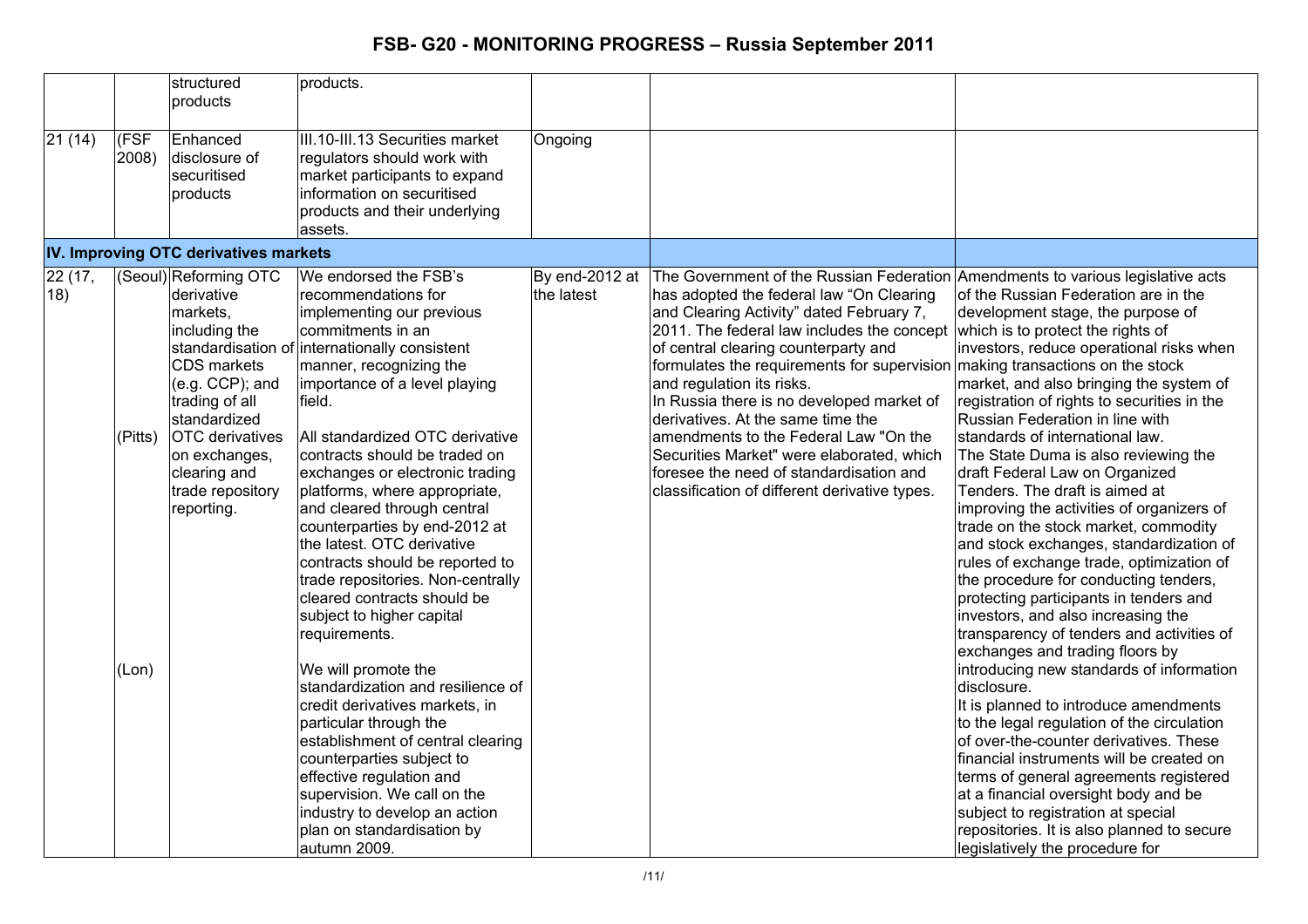|                  |       |                                                                                          |                                                                                                                                                                                                                                                                                                                                                                                                                               |         |                                                                                                                                                                                                                                                                                                                                                                                                                                                                                                                                                                                                                                                                                                                                                                                                                                                                                                                                                                                                                                                                                                                                                                                                                                                                      | conducting netting for these financial<br>instruments. In addition, it is also<br>separately planned to secure<br>legislatively the procedure for<br>conducting liquidation netting of<br>obligations from transactions concluded<br>at auction tenders and obligations from<br>transactions concluded on terms of<br>general agreements.                                                                                                                                                                                                                                                                                                                                                         |
|------------------|-------|------------------------------------------------------------------------------------------|-------------------------------------------------------------------------------------------------------------------------------------------------------------------------------------------------------------------------------------------------------------------------------------------------------------------------------------------------------------------------------------------------------------------------------|---------|----------------------------------------------------------------------------------------------------------------------------------------------------------------------------------------------------------------------------------------------------------------------------------------------------------------------------------------------------------------------------------------------------------------------------------------------------------------------------------------------------------------------------------------------------------------------------------------------------------------------------------------------------------------------------------------------------------------------------------------------------------------------------------------------------------------------------------------------------------------------------------------------------------------------------------------------------------------------------------------------------------------------------------------------------------------------------------------------------------------------------------------------------------------------------------------------------------------------------------------------------------------------|---------------------------------------------------------------------------------------------------------------------------------------------------------------------------------------------------------------------------------------------------------------------------------------------------------------------------------------------------------------------------------------------------------------------------------------------------------------------------------------------------------------------------------------------------------------------------------------------------------------------------------------------------------------------------------------------------|
|                  |       |                                                                                          | V. Developing macro-prudential frameworks and tools                                                                                                                                                                                                                                                                                                                                                                           |         |                                                                                                                                                                                                                                                                                                                                                                                                                                                                                                                                                                                                                                                                                                                                                                                                                                                                                                                                                                                                                                                                                                                                                                                                                                                                      |                                                                                                                                                                                                                                                                                                                                                                                                                                                                                                                                                                                                                                                                                                   |
| 23(25)           | (Lon) | Amendment of<br>regulatory<br>systems to take<br>account of<br>macro-prudential<br>risks | Amend our regulatory systems to Ongoing<br>ensure authorities are able to<br>identify and take account of<br>macro-prudential risks across the<br>financial system including in the<br>case of regulated banks, shadow<br>banks and private pools of<br>capital to limit the build up of<br>systemic risk.                                                                                                                    |         |                                                                                                                                                                                                                                                                                                                                                                                                                                                                                                                                                                                                                                                                                                                                                                                                                                                                                                                                                                                                                                                                                                                                                                                                                                                                      |                                                                                                                                                                                                                                                                                                                                                                                                                                                                                                                                                                                                                                                                                                   |
| $\sqrt{24}$ (26) | (Lon) | Powers for<br>gathering<br>relevant<br>information by<br>national<br>regulators          | Ensure that national regulators<br>possess the powers for gathering<br>relevant information on all<br>material financial institutions,<br>markets and instruments in order<br>to assess the potential for failure<br>or severe stress to contribute to<br>systemic risk. This will be done<br>in close coordination at<br>international level in order to<br>achieve as much consistency as<br>possible across jurisdictions. | Ongoing | Article 57 of the Federal Law on the Bank<br>of Russia empowers the Bank of Russia to<br>set for credit institutions compulsory rules<br>for compiling and presenting accounting,<br>financial and statistical statements, as well<br>as other information stipulated by federal<br>laws. The Bank of Russia also has the right Bank of the Russian Federation and the<br>to set the procedure for providing<br>information by members of a banking group (9 August 2011). The information received<br>about their activities, which is necessary for by the regulators under the Agreement will<br>compiling consolidated statements.<br>In addition, to fulfil its functions, the Bank of in their sectors of the financial market more<br>Russia has the power, in compliance with<br>the list drawn up by its Board of Directors,<br>to request and receive information from<br>credit institutions about their activities and<br>demand explanations about this<br>information.<br>The Bank of Russia collects all information<br>about credit institutions necessary to detect assumed by credit institutions, it is<br>and size up problems and potential risk for<br>the banking system and groups of banks.<br>Besides this, the Instruction of the Bank of | Currently, work is underway to organize<br>data exchange between the Bank of<br>Russia and the Federal Financial Markets<br>Service of Russia on the basis of signed<br>agreements between the regulators, "On<br>information interaction between the Central<br><b>Federal Service for Financial Markets"</b><br>allow each of them to analyze the situation<br>thoroughly.<br>The Bank of Russia constantly makes<br>efforts to upgrade the reports presented by<br>credit institutions in the course of<br>supervision. Specifically, to enhance the<br>effectiveness of control over the risks<br>planned:<br>to work out and introduce new reporting<br>forms, such as an interest rate risk |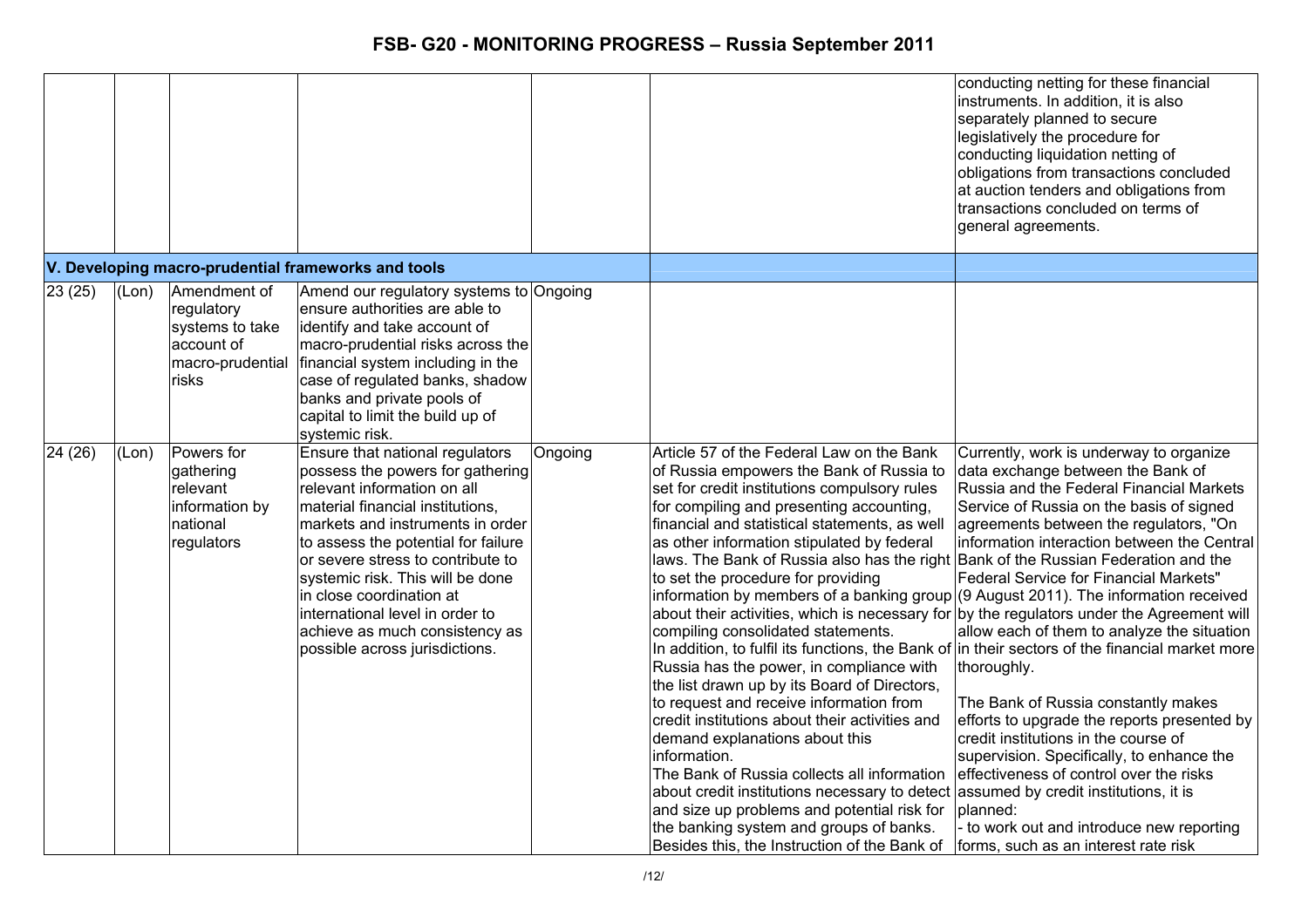|                  |       |                     |                                    |              | Russia dated 13.11.2010 № 2519-U «On         | reporting form, a reporting form on persons    |
|------------------|-------|---------------------|------------------------------------|--------------|----------------------------------------------|------------------------------------------------|
|                  |       |                     |                                    |              | the amendments to the Instruction of the     | affiliated with a credit institution and       |
|                  |       |                     |                                    |              | Bank of Russia dated 08.09.2008 № 2089-      | operations with them and a reporting form      |
|                  |       |                     |                                    |              | U «On the submitting of annual reports by    | on credit risk concentration compiled on a     |
|                  |       |                     |                                    |              | the credit institutions» essentially extends | consolidated basis;                            |
|                  |       |                     |                                    |              | the information about the activities of the  | - to upgrade the effective reporting form on   |
|                  |       |                     |                                    |              | credit institutions to be disclosed. In      | assets and liabilities by term and maturity.   |
|                  |       |                     |                                    |              | particular, in an explanatory note to the    | At the same time a number of matters           |
|                  |       |                     |                                    |              | annual report the credit institution should  | related to credit institutions disclosure of   |
|                  |       |                     |                                    |              | disclose the information about levels and    | the information on their activities for a wide |
|                  |       |                     |                                    |              | concentration of risks, including country    | range of users, including the Bank of          |
|                  |       |                     |                                    |              | and industry concentration, quality of       | Russia relates to the requirements for         |
|                  |       |                     |                                    |              | assets, volume of assets with overdue        | credit institutions and banking groups to      |
|                  |       |                     |                                    |              | payments, transactions with the related      | disclose information on risks, risk            |
|                  |       |                     |                                    |              | parties, off-balance transactions amount,    | assessment procedures and risk                 |
|                  |       |                     |                                    |              | paid-out compensations, and risk-            | management (Pillar 3 "Market discipline" of    |
|                  |       |                     |                                    |              | management procedures accepted by the        | Basel II). It is supposed to resolve this      |
|                  |       |                     |                                    |              | credit organizations.                        | matter by adopting draft law on                |
|                  |       |                     |                                    |              |                                              | consolidated supervision.                      |
|                  |       |                     |                                    |              |                                              | More detailed information on legal             |
|                  |       |                     |                                    |              |                                              | amendments preparation see in clause 1         |
|                  |       |                     |                                    |              |                                              | of Section I of this table.                    |
| $\sqrt{25}$ (28) | (FSF  | Use of macro-       | 3.1 Authorities should use         | End-2009 and |                                              |                                                |
|                  | 2009) | prudential tools    | quantitative indicators and/or     | ongoing      |                                              |                                                |
|                  |       |                     | constraints on leverage and        |              |                                              |                                                |
|                  |       |                     | margins as macro-prudential        |              |                                              |                                                |
|                  |       |                     | tools for supervisory purposes.    |              |                                              |                                                |
|                  |       |                     | Authorities should use             |              |                                              |                                                |
|                  |       |                     | quantitative indicators of         |              |                                              |                                                |
|                  |       |                     | leverage as guides for policy,     |              |                                              |                                                |
|                  |       |                     | both at the institution-specific   |              |                                              |                                                |
|                  |       |                     | and at the macro-prudential        |              |                                              |                                                |
|                  |       |                     | (system-wide) level Authorities    |              |                                              |                                                |
|                  |       |                     | should review enforcing            |              |                                              |                                                |
|                  |       |                     | minimum initial margins and        |              |                                              |                                                |
|                  |       |                     | haircuts for OTC derivatives and   |              |                                              |                                                |
|                  |       |                     | securities financing transactions. |              |                                              |                                                |
| 26 (29)          |       | (WAP) Monitoring of | Authorities should monitor         | Ongoing      |                                              | The Bank of Russia is starting work on         |
|                  |       | asset price         | substantial changes in asset       |              |                                              | vulnerabilities detection including asset      |
|                  |       | changes             | prices and their implications for  |              |                                              | bubbles.                                       |
|                  |       |                     | the macro economy and the          |              |                                              |                                                |
|                  |       |                     | financial system.                  |              |                                              |                                                |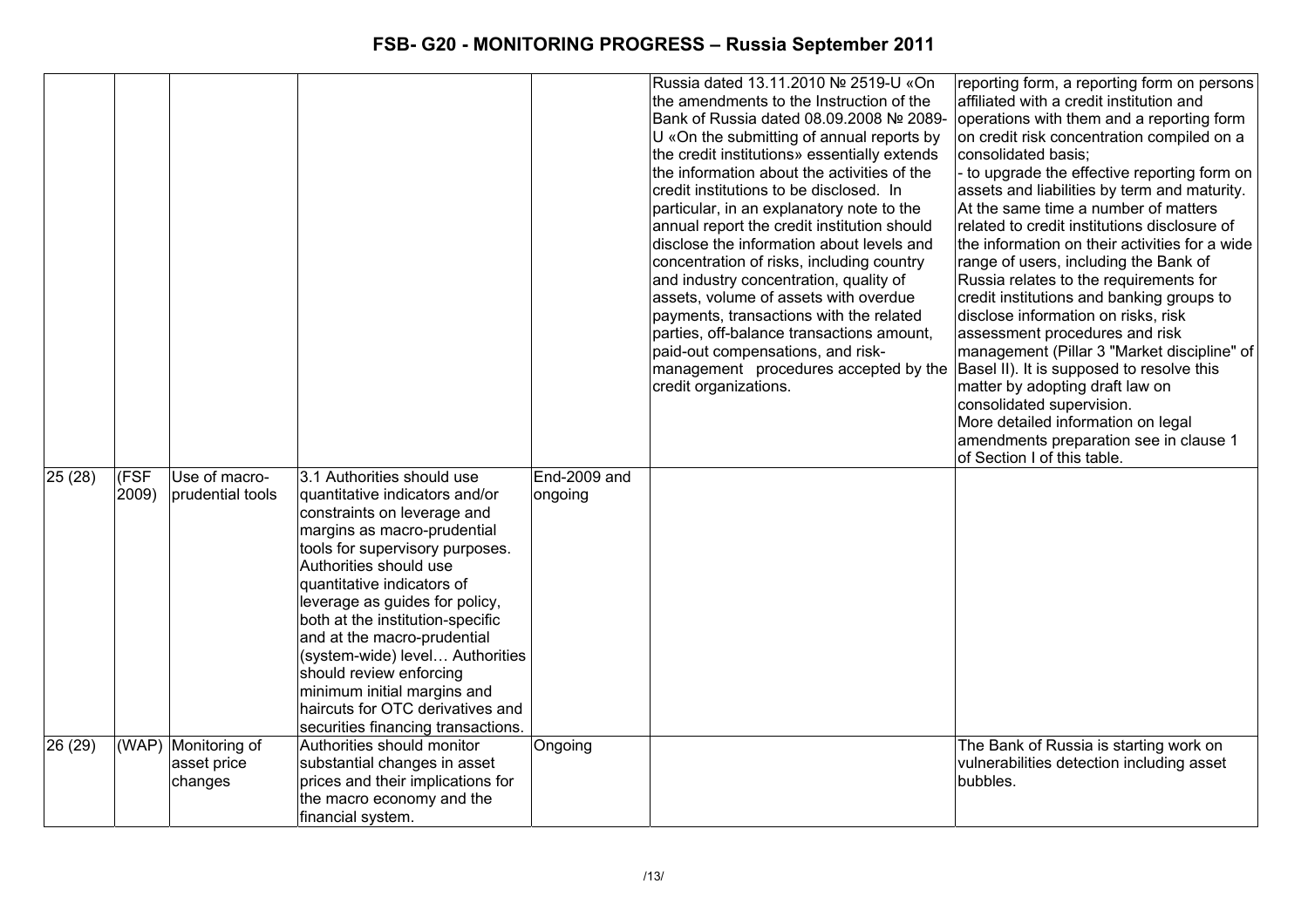| 27(32) | (FSF<br>$ 2008\rangle$ | Improved<br>cooperation<br>between<br>supervisors and<br>central banks        | V.8 Supervisors and central<br>banks should improve<br>cooperation and the exchange of<br>information including in the<br>assessment of financial stability<br>risks. The exchange of<br>information should be rapid<br>during periods of market strain.     | Ongoing | There is a cooperation process based on<br>formal bilateral agreements between the<br>Bank of Russia and the governmental<br>authorities performing control and<br>supervisory functions in financial and<br>economic affairs, including: Federal<br>Financial Markets Service, Federal Tax<br>Service, Federal Antimonopoly Service,<br><b>Federal Financial Monitoring Service,</b><br>Federal Financial - Budgetary Supervision<br>Service, Deposit Insurance Agency.<br>Presidential Council for the Financial<br>Market Development is the coordinating<br>authority on SIFI and systemically<br>important financial market infrastructures<br>policy.<br>The Bank of Russia also provides to the<br>Ministry of Finance information about<br>largest banks on the basis of its written<br>request.<br>Under these agreements the Bank of<br>Russia shares information with mentioned<br>bodies of state government on individual<br>credit institutions as well as aggregated<br>information on the banking sector. | Some of the legislative restrictions are to<br>be removed by the draft law on<br>consolidated supervision. These<br>amendments stipulate, in addition to other<br>provisions, that supervisory authorities<br>may be provided, on the basis of<br>confidentiality, with information about<br>customer transactions and transactions<br>conducted by credit institutions'<br>counterparties, which these authorities<br>may need to perform their supervisory<br>functions, including the assessment of<br>risks assumed by cross- border credit<br>institutions.<br>See detailed information on the legislative<br>amendments preparation in point 1 of<br>Section I of this table.                        |
|--------|------------------------|-------------------------------------------------------------------------------|--------------------------------------------------------------------------------------------------------------------------------------------------------------------------------------------------------------------------------------------------------------|---------|---------------------------------------------------------------------------------------------------------------------------------------------------------------------------------------------------------------------------------------------------------------------------------------------------------------------------------------------------------------------------------------------------------------------------------------------------------------------------------------------------------------------------------------------------------------------------------------------------------------------------------------------------------------------------------------------------------------------------------------------------------------------------------------------------------------------------------------------------------------------------------------------------------------------------------------------------------------------------------------------------------------------------|------------------------------------------------------------------------------------------------------------------------------------------------------------------------------------------------------------------------------------------------------------------------------------------------------------------------------------------------------------------------------------------------------------------------------------------------------------------------------------------------------------------------------------------------------------------------------------------------------------------------------------------------------------------------------------------------------------|
|        |                        | <b>VI. Strengthening accounting standards</b>                                 |                                                                                                                                                                                                                                                              |         |                                                                                                                                                                                                                                                                                                                                                                                                                                                                                                                                                                                                                                                                                                                                                                                                                                                                                                                                                                                                                           |                                                                                                                                                                                                                                                                                                                                                                                                                                                                                                                                                                                                                                                                                                            |
| 28(11) |                        | (WAP) Consistent<br>application of<br>high-quality<br>accounting<br>standards | Regulators, supervisors, and<br>accounting standard setters, as<br>appropriate, should work with<br>each other and the private sector<br>on an ongoing basis to ensure<br>consistent application and<br>enforcement of high-quality<br>accounting standards. | Ongoing | Since 2004 credit organisations prepare the The commission was established on<br>IFRS financial statements according to the<br>Instruction of the Bank of Russia of<br>December 25, 2003, № 1363-U «On<br>preparation and presentation the financial<br>statements by credit organizations».<br>Rules of accounting in credit organisations<br>include basic principles of IFRS (underlying<br>assumptions and qualitative<br>characteristics). The accounting order of<br>particular operations and transactions by<br>credit organizations is consistent with the<br>requirements of the IFRS.<br>Federal Law Nº 208-FZ dated 27.07.2010<br>"On Consolidated Financial Statements"<br>came into force on 10, August 2010.<br>According to this law a credit institution                                                                                                                                                                                                                                                 | 29.04.2011 by the Ministry of Finance to<br>determine an expert body to carry out an<br>expertise of applicability the International<br>financial reporting standards documents on<br>the territory of the Russian Federation. For<br>this purpose the Fund «Financial account<br>and the reporting standards National<br>organization" was determined by the<br>commission as an expert body on 7, July<br>2011. Now the expertise of applicability of<br>IFRS and Interpretations of IFRS on the<br>territory of the Russian Federation is in<br>progress in terms of the agreement<br>between the Ministry of Finance of the<br>Russian Federation and the Fund<br>«Financial account and the reporting |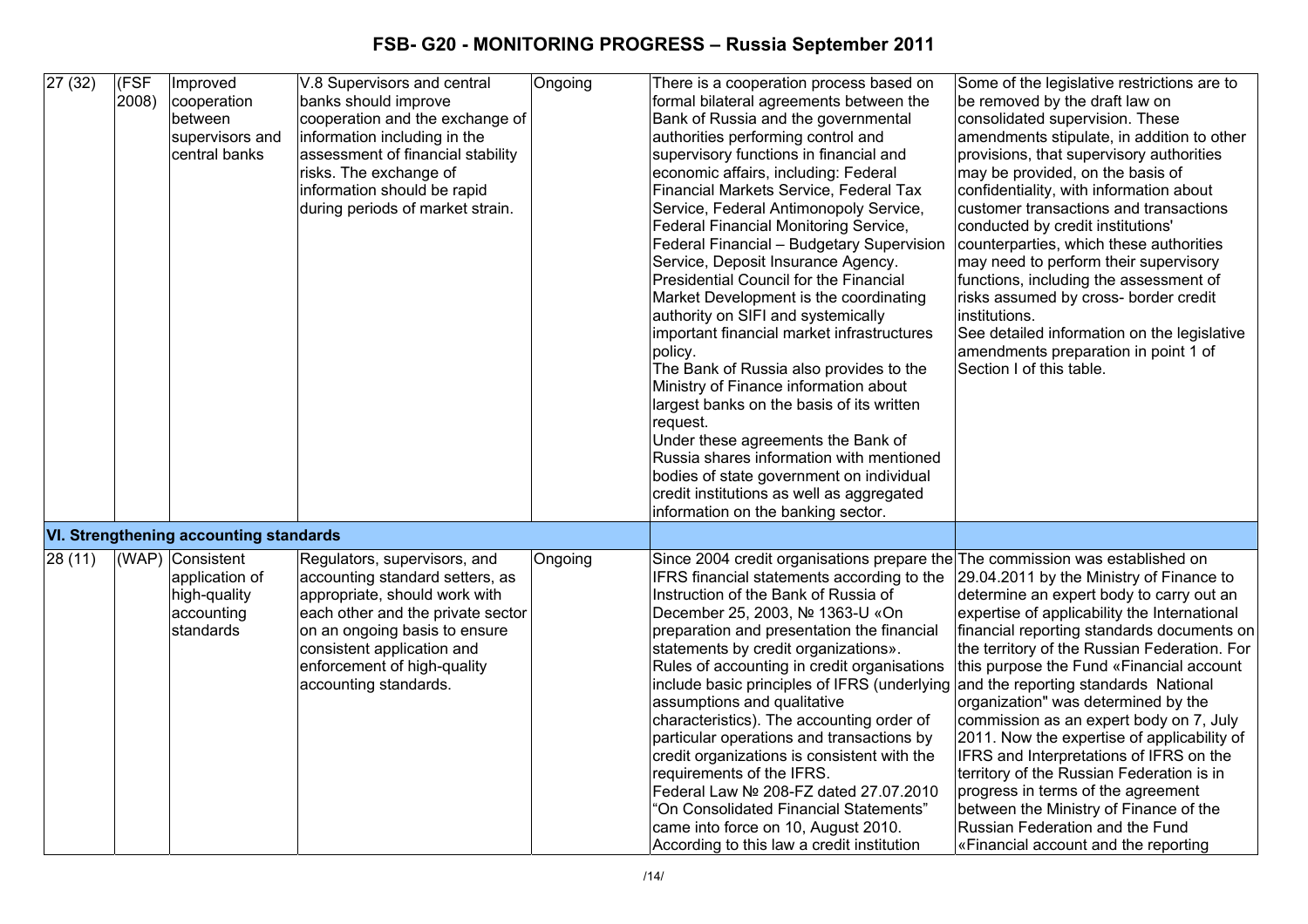|  |  | which is the parent organization of a group   standards National organization".           |                                              |
|--|--|-------------------------------------------------------------------------------------------|----------------------------------------------|
|  |  | under IFRS, compiles, submits and                                                         | The Government of the Russian                |
|  |  | publishes consolidated financial reporting in Federation is planning to adopt the Plan of |                                              |
|  |  | accordance with IFRS starting from the                                                    | further development of accounting and        |
|  |  | reporting for the year, following the year in                                             | reporting for 2011-2015 on the basis of      |
|  |  | which IFRS are recognized to be                                                           | International financial reporting standards  |
|  |  | implemented on the territory of the Russian that requires the following:                  |                                              |
|  |  | Federation.                                                                               | initial recognition IFRSs and IFRS           |
|  |  | The law stipulates that IFRS and SIC-IFRIC Interpretations as of January 1, 2011, for     |                                              |
|  |  | interpretations adopted by IFRS                                                           | applying them in the Russian Federation;     |
|  |  | Foundation and recognized in the order                                                    | completing the bringing of earlier adopted   |
|  |  | established by the Government of the                                                      | normative legal acts in regard to individual |
|  |  | Russian Federation agreed with the Bank                                                   | accounting (financial) statements into       |
|  |  | of Russia in accordance with the Russian                                                  | compliance with IFRSs;                       |
|  |  | legislation requirements will be used on the                                              | - adoption of the new normative legal acts   |
|  |  | territory of the Russian Federation.                                                      | in regard to individual accounting           |
|  |  | «Regulations on the recognition of the                                                    | (financial) statements on the basis of       |
|  |  | International financial reporting standards                                               | IFRSs.                                       |
|  |  | and Interpretations of the International                                                  |                                              |
|  |  | financial reporting standards for application The final adoption of the draft federal law |                                              |
|  |  | on the territory of the Russian Federation»                                               | 'On Accounting".                             |
|  |  | were approved by the Resolution of the                                                    |                                              |
|  |  | Government of the Russian Federation                                                      |                                              |
|  |  | from 25.02.2011 №107.                                                                     |                                              |
|  |  |                                                                                           |                                              |
|  |  | The draft law "On Accounting" that was                                                    |                                              |
|  |  | adopted by the State Duma in its first                                                    |                                              |
|  |  | reading provides for application of                                                       |                                              |
|  |  | international standards as a basis for                                                    |                                              |
|  |  | developing national accounting standards,                                                 |                                              |
|  |  | establishes unified accounting                                                            |                                              |
|  |  | requirements and introduces the                                                           |                                              |
|  |  | application of the accounting regulation                                                  |                                              |
|  |  | procedure generally recognized in the                                                     |                                              |
|  |  | world, which is based on combining the                                                    |                                              |
|  |  | activities of governmental and                                                            |                                              |
|  |  | nongovernmental regulation bodies (self-                                                  |                                              |
|  |  | regulated organizations, professional                                                     |                                              |
|  |  | associations, and others).                                                                |                                              |
|  |  |                                                                                           |                                              |
|  |  |                                                                                           |                                              |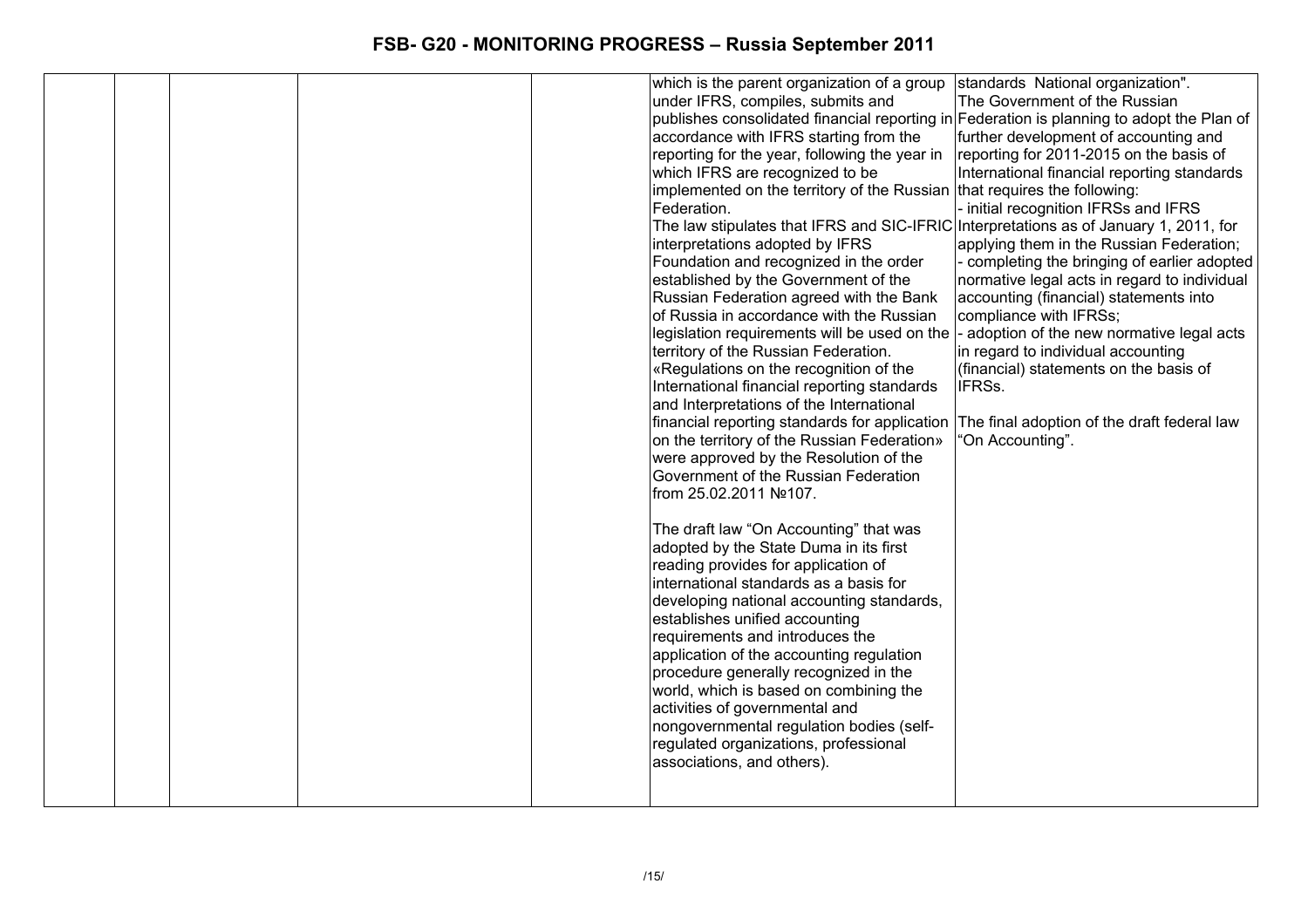|        |                | 29 (New) (Seoul) Convergence of<br>accounting<br>standards                                                    | We re-emphasized the<br>importance we place on<br>achieving a single set of<br>improved high quality global<br>accounting standards and called<br>on the International Accounting<br>Standards Board and the<br><b>Financial Accounting Standards</b><br>Board to complete their<br>convergence project. | End-2011 |                                                                                                                                                                                                                                                                                                                                                                                                                                                                                                                                                                                                                                                                                                                                                                                                                                                                                                                                                                                                                                                                                                                                                                                                                                                                                              |  |
|--------|----------------|---------------------------------------------------------------------------------------------------------------|----------------------------------------------------------------------------------------------------------------------------------------------------------------------------------------------------------------------------------------------------------------------------------------------------------|----------|----------------------------------------------------------------------------------------------------------------------------------------------------------------------------------------------------------------------------------------------------------------------------------------------------------------------------------------------------------------------------------------------------------------------------------------------------------------------------------------------------------------------------------------------------------------------------------------------------------------------------------------------------------------------------------------------------------------------------------------------------------------------------------------------------------------------------------------------------------------------------------------------------------------------------------------------------------------------------------------------------------------------------------------------------------------------------------------------------------------------------------------------------------------------------------------------------------------------------------------------------------------------------------------------|--|
| 30(12) | (FSF)<br>2009) | The use of<br>valuation<br>reserves or<br>adjustments by<br>accounting<br>standard setters<br>and supervisors | 3.4 Accounting standard setters<br>and prudential supervisors<br>should examine the use of<br>valuation reserves or<br>adjustments for fair valued<br>financial instruments when data<br>or modelling needed to support<br>their valuation is weak.                                                      | End-2009 | At the end of 2010 the Bank of Russia<br>amended the Instruction of the Bank of<br>Russia of October 10, 2008, № 2089-U<br>«On the procedures of preparation annual<br>report by credit organizations» that includes<br>the requirements about disclosure,<br>significantly approached to IFRS,<br>concerning the items of balance sheet,<br>profit and loss statement, cash flow<br>statement and other appropriate data for<br>users of information.<br>The complex financial instruments have not<br>been widely used by firms in the real sector<br>of economy in Russia. In this context the<br>Russian standard on financial investment<br>for firms of the real sector is based on<br>IFRS, taking into account the level of firm's<br>involvement in transactions with financial<br>instruments. The standard provides for the<br>requirement to assess the valuation of<br>financial investments and to build valuation<br>reserves.<br>At the end of 2009 the Ministry of Finance<br>of Russia issued a document «On<br>information disclosure about financial<br>investments in the annual financial<br>statements». In accordance with the<br>document firms should disclose in their<br>annual financial statements additional<br>information on financial position, activities |  |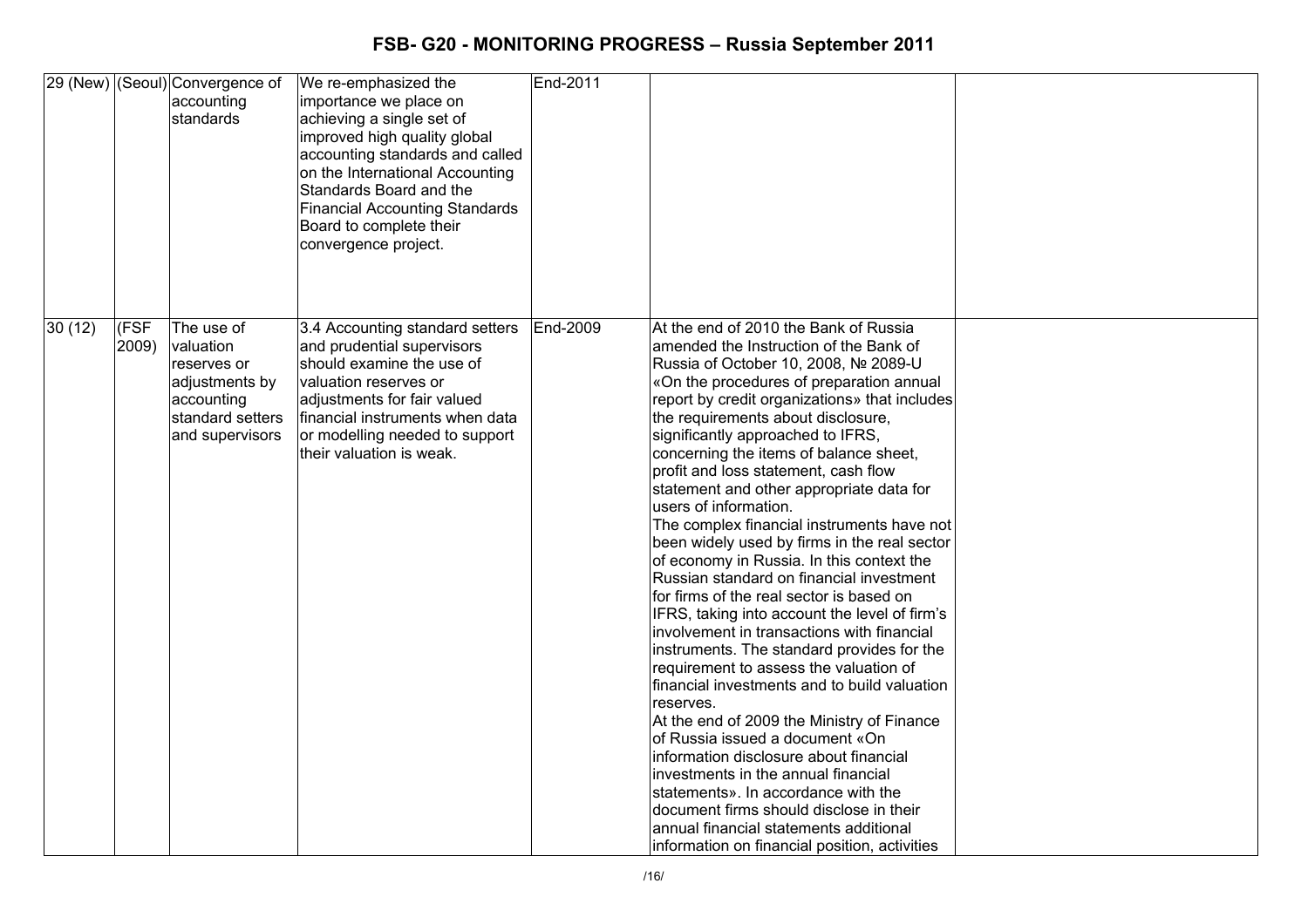| 31(13)             | (FSF<br>2009) | Dampening of<br>dynamics<br>associated with<br>FVA.                                                                                                                                         | 3.5 Accounting standard setters<br>and prudential supervisors<br>should examine possible<br>changes to relevant standards to<br>dampen adverse dynamics<br>potentially associated with fair<br>value accounting. Possible ways<br>to reduce this potential impact<br>include the following: (1)<br>Enhancing the accounting model<br>so that the use of fair value<br>accounting is carefully examined<br>for financial instruments of credit<br>intermediaries; (ii) Transfers<br>between financial asset<br>categories; (iii) Simplifying hedge<br>accounting requirements. | End-2009 | and results, including the scheme and<br>potential risks of financial investments, and<br>the approaches to an assessment of the<br>current (fair) value of financial investments.<br>Therefore, the Ministry of Finance of<br>Russia issued a document «On information<br>disclosure about below-line accounts in the<br>annual financial statements». In<br>accordance with the document firms should<br>disclose additional information on derivative<br>financial instruments.<br>In order to bring the Russian accounting<br>rules for credit organizations into<br>compliance with IFRS in July 2011 the<br>Bank of Russia adopted the Regulation of<br>July 7, 2011, № 372-P «On the procedures<br>of derivative accounting» which stipulates<br>that obligatory derivatives accounting at<br>fair value by credit organizations is required<br>since January 1, 2012.<br>See also information in clause 30 of this<br>Section of the table. | Now the problem of prudential filters for<br>recognition of realised gains and losses on<br>derivatives in regulatory capital is under<br>consideration.                                                 |
|--------------------|---------------|---------------------------------------------------------------------------------------------------------------------------------------------------------------------------------------------|-------------------------------------------------------------------------------------------------------------------------------------------------------------------------------------------------------------------------------------------------------------------------------------------------------------------------------------------------------------------------------------------------------------------------------------------------------------------------------------------------------------------------------------------------------------------------------|----------|-----------------------------------------------------------------------------------------------------------------------------------------------------------------------------------------------------------------------------------------------------------------------------------------------------------------------------------------------------------------------------------------------------------------------------------------------------------------------------------------------------------------------------------------------------------------------------------------------------------------------------------------------------------------------------------------------------------------------------------------------------------------------------------------------------------------------------------------------------------------------------------------------------------------------------------------------------|----------------------------------------------------------------------------------------------------------------------------------------------------------------------------------------------------------|
| standards.         |               |                                                                                                                                                                                             | VII. Strengthening adherence to international supervisory and regulatory                                                                                                                                                                                                                                                                                                                                                                                                                                                                                                      |          |                                                                                                                                                                                                                                                                                                                                                                                                                                                                                                                                                                                                                                                                                                                                                                                                                                                                                                                                                     |                                                                                                                                                                                                          |
| 32 (21,<br>22, 23) | (Lon)         | Adherence to<br>international<br>prudential<br>regulatory and<br>supervisory<br>standards, as<br>well as agreeing<br>FSB periodic<br>peer reviews<br>(Note) Please try<br>to prioritise any | We are committed to<br>strengthened adherence to<br>international prudential<br>regulatory and supervisory<br>standards.<br>FSB members commit to pursue<br>to undergo FSAP/the maintenance of financial<br>stability, enhance the openness<br>and transparency of the financial<br>sector, implement international<br>financial standards, and agree to<br>undergo periodic peer reviews,                                                                                                                                                                                    | Ongoing  | Russia on a regular basis is assessed by<br>the IMF-World Bank Financial Sector<br>Assessment Programme (FSAP). Russia is<br>also in dialogue with FSB evaluation team<br>and is in the list of jurisdictions taking the<br>actions recommended by the FSB and/or<br>making material progress toward<br>demonstrating sufficiently strong<br>adherence.<br>The latest FSAP assessment was<br>conducted in March-April 2011 and<br>included the assessment of compliance of<br>the Russian banking regulation and                                                                                                                                                                                                                                                                                                                                                                                                                                    | These problems are resolved in the draft<br>law on consolidated supervision.<br>More detailed information on the<br>preparation of legislative amendments see<br>in clause 1 of Section I of this table. |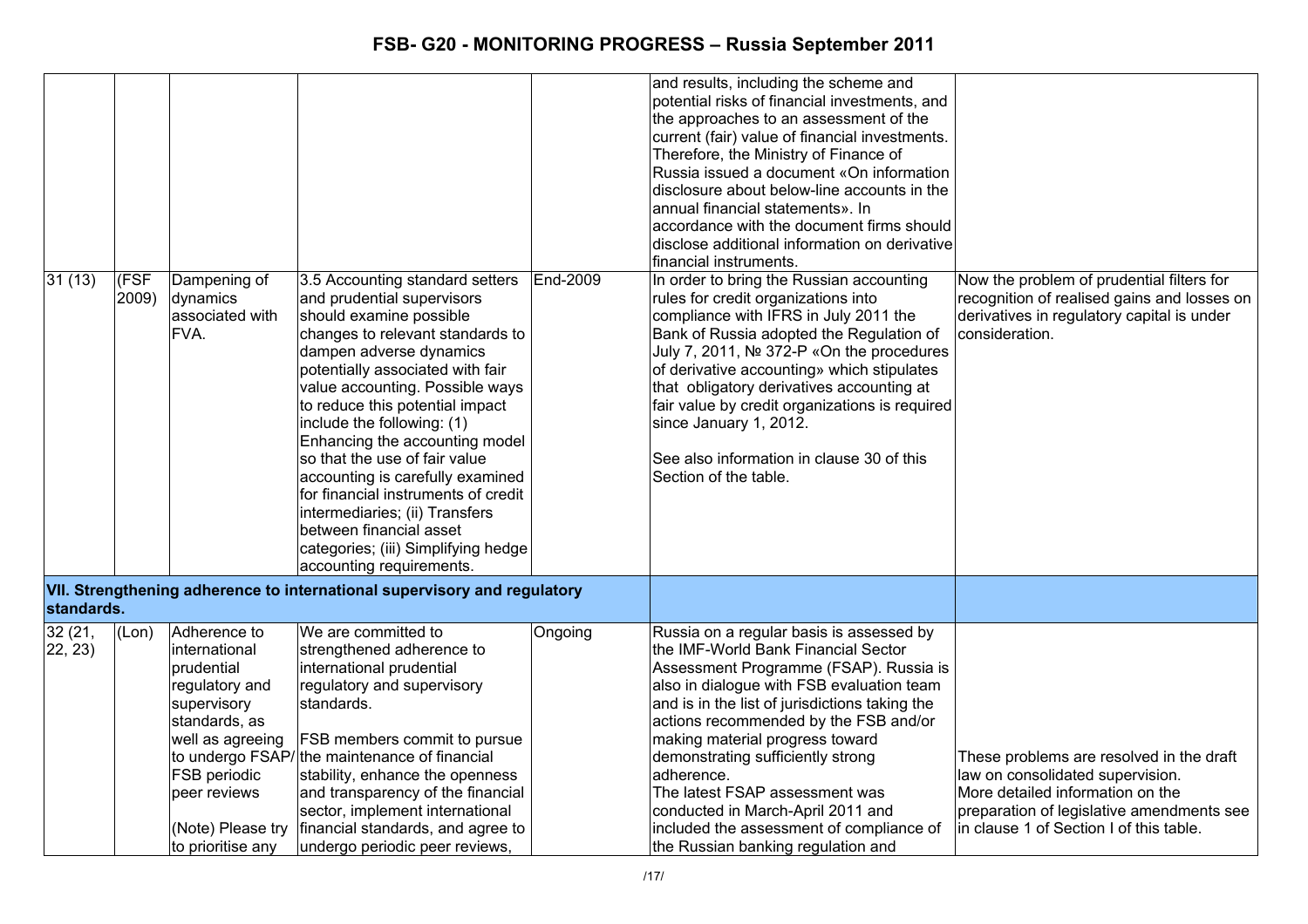|       | major initiatives  | using among other evidence IMF | supervision system with the Basel           |                                            |
|-------|--------------------|--------------------------------|---------------------------------------------|--------------------------------------------|
|       | conducted          | / World Bank FSAP reports.     | Committee's 2006 Core Principles for        |                                            |
|       | specifically in    |                                | Effective Banking Supervision. In the       |                                            |
| (WAP) | your jurisdiction. | All G20 members commit to      | course of the 2011 assessment only 10       |                                            |
|       |                    | undertake a Financial Sector   | principles were reassessed and revealed     |                                            |
|       |                    | Assessment Program (FSAP)      | some improvement since 2007-2008            |                                            |
|       |                    | report and support the         | assessment. Experts came to the             |                                            |
|       |                    | transparent assessment of      | conclusion that Russia complies or largely  |                                            |
|       |                    | countries' national regulatory | complies with most of the Core Principles.  |                                            |
|       |                    | systems.                       | At the same time, they pointed to the areas |                                            |
|       |                    |                                | where Russian banking regulation and        |                                            |
|       |                    |                                | supervision practices still should be       |                                            |
|       |                    |                                | upgraded. This particularly applies to      |                                            |
|       |                    |                                | consolidated supervision, Bank of Russia    |                                            |
|       |                    |                                | (CBR)'s approval of nonbank domestic        |                                            |
|       |                    |                                | investments, regulation of provisioning for |                                            |
|       |                    |                                | country and transfer risk.                  |                                            |
|       |                    |                                | For example, the terms 'banking group' and  |                                            |
|       |                    |                                | 'bank holding', as they are used in Russian |                                            |
|       |                    |                                | practice, are considerably narrower than    |                                            |
|       |                    |                                | those recommended by the Basel              |                                            |
|       |                    |                                | Committee and used according to the         |                                            |
|       |                    |                                | International Financial Reporting           |                                            |
|       |                    |                                | Standards. Some terms, such as 'control'    |                                            |
|       |                    |                                | and 'related parties', were absent. In      |                                            |
|       |                    |                                | addition, the Russian law places a limit on |                                            |
|       |                    |                                | the amount of information which can be      |                                            |
|       |                    |                                | exchanged between the parent companies      |                                            |
|       |                    |                                | of banking groups and bank holdings and     |                                            |
|       |                    |                                | their members, including those located in   |                                            |
|       |                    |                                | foreign states, and supervisors, as it does |                                            |
|       |                    |                                | not include data about customer             |                                            |
|       |                    |                                | transactions and transactions conducted by  |                                            |
|       |                    |                                | correspondents of member credit             |                                            |
|       |                    |                                | institutions.                               | The Bank of Russia plans to continue the   |
|       |                    |                                | Experts also noted that the amendments in   | upgrade of the macroeconomic stress-       |
|       |                    |                                | accordance with the draft law on            | testing approach, including Implementation |
|       |                    |                                | consolidated supervision will enhance the   | of macroeconomic model and development     |
|       |                    |                                | compliance to the Basel recommendations.    | of bottom up stress-testing.               |
|       |                    |                                | Short report on the assessment is           |                                            |
|       |                    |                                | published on official IMF web-site          |                                            |
|       |                    |                                | www.imf.org.                                |                                            |
|       |                    |                                |                                             |                                            |
|       |                    |                                | Stress testing results are widely used in   |                                            |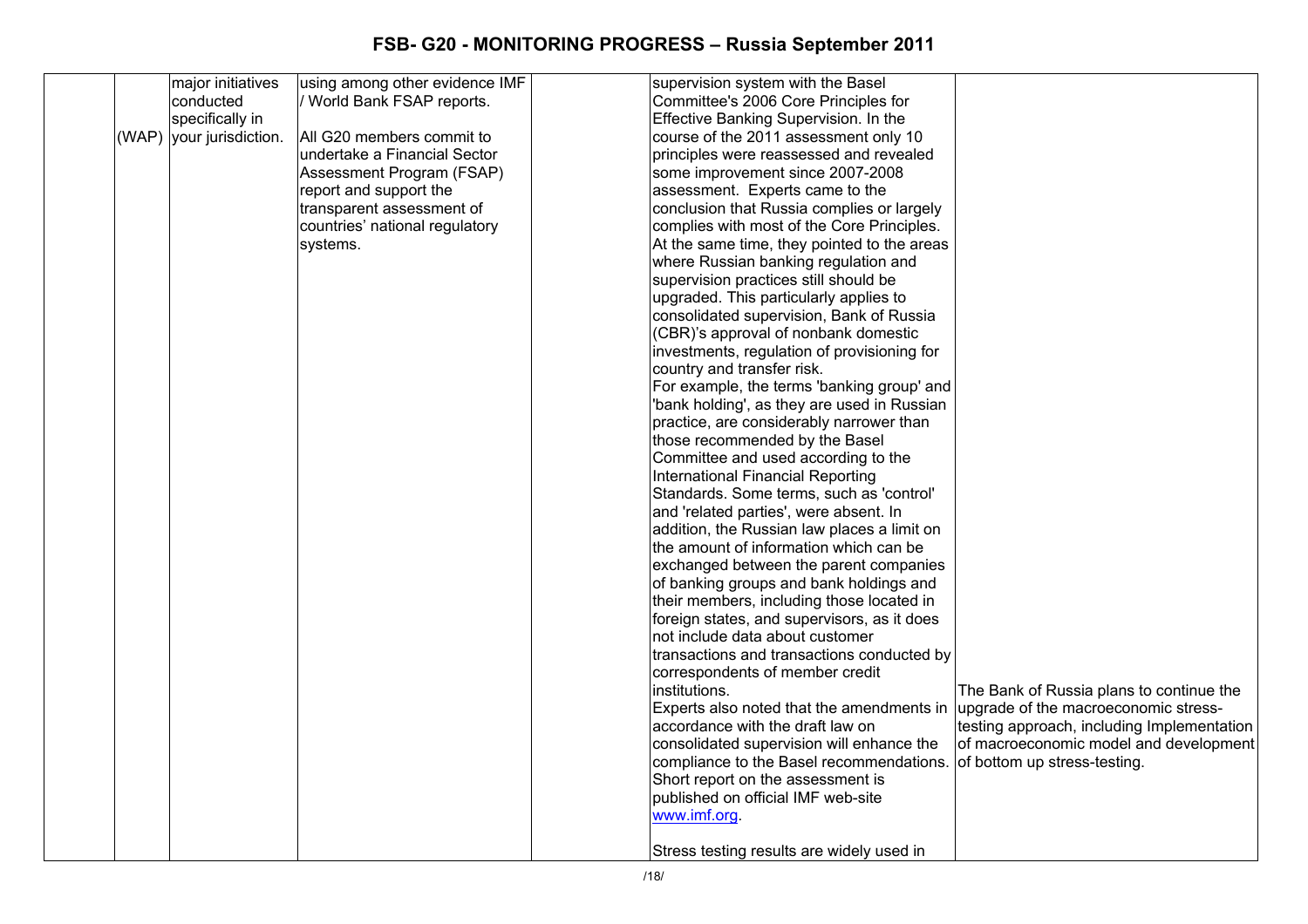|        |         |                                              |                                                                                                                                                                                                                                                                                       |          | supervisory practice. Macroeconomic<br>model is being improved.<br>Legislation improvements are prepared to<br>lower the minimum level of acquisition from<br>20% to 10% when the approval of the Bank<br>of Russia is required.<br>The Ministry of Finance of the Russian<br>Federation with the participation of the<br>Bank of Russia has prepared a draft federal<br>law "On amendments to some legislative<br>acts of the Russian Federation" (in terms of<br>simplifying procedures and reducing costs<br>of issuance of securities by commercial<br>banks).<br>In addition, the Ministry of Finance of the<br>Russian Federation with the participation of<br>the Bank of Russia continued work on the<br>draft Federal Law On Amending the<br>Federal Law On Banks and Banking<br>Activity and On the Central Bank of the<br>Russian Federation (in terms of specifying<br>the requirements to the management of<br>credit institutions it provides the Bank of<br>Russia the power to determine the criteria<br>of their reputation), aimed at preventing<br>admission to the management of credit<br>institutions dishonest and incompetent<br>persons, increasing requirements to the<br>management and owners of credit<br>institutions, the Bank of Russia will have<br>additional powers to monitor compliance<br>with the requirements, which is in line with<br>international approaches. |                                                                                                                                                                                                                                                                                     |
|--------|---------|----------------------------------------------|---------------------------------------------------------------------------------------------------------------------------------------------------------------------------------------------------------------------------------------------------------------------------------------|----------|-----------------------------------------------------------------------------------------------------------------------------------------------------------------------------------------------------------------------------------------------------------------------------------------------------------------------------------------------------------------------------------------------------------------------------------------------------------------------------------------------------------------------------------------------------------------------------------------------------------------------------------------------------------------------------------------------------------------------------------------------------------------------------------------------------------------------------------------------------------------------------------------------------------------------------------------------------------------------------------------------------------------------------------------------------------------------------------------------------------------------------------------------------------------------------------------------------------------------------------------------------------------------------------------------------------------------------------------------------------------------------------------------------------|-------------------------------------------------------------------------------------------------------------------------------------------------------------------------------------------------------------------------------------------------------------------------------------|
|        |         |                                              | Reforming compensation practices to support financial stability                                                                                                                                                                                                                       |          |                                                                                                                                                                                                                                                                                                                                                                                                                                                                                                                                                                                                                                                                                                                                                                                                                                                                                                                                                                                                                                                                                                                                                                                                                                                                                                                                                                                                           |                                                                                                                                                                                                                                                                                     |
| 33(15) | (Pitts) | <b>FSB/FSF</b><br>compensation<br>principles | Implementation of We fully endorse the<br>implementation standards of the<br><b>FSB</b> aimed at aligning<br>compensation with long-term<br>value creation, not excessive<br>risk-taking. Supervisors should<br>have the responsibility to review<br>firms' compensation policies and | End-2010 | In December 2010 the Government of the<br>Russian Federation approved General<br>Guidelines to banks and companies with<br>state participation based on the FSB sound<br>practice compensation principles. The Bank the Central Bank of the Russian<br>of Russia had taken part in drafting the<br>above mentioned guidelines.                                                                                                                                                                                                                                                                                                                                                                                                                                                                                                                                                                                                                                                                                                                                                                                                                                                                                                                                                                                                                                                                            | In order to provide additional powers<br>concerning credit institutions' remuneration<br>systems regulation the Bank of Russia is<br>drawing up draft amendments to Law on<br>Federation (to be submitted to legislative<br>body by end 2012).<br>In order to inform Russian credit |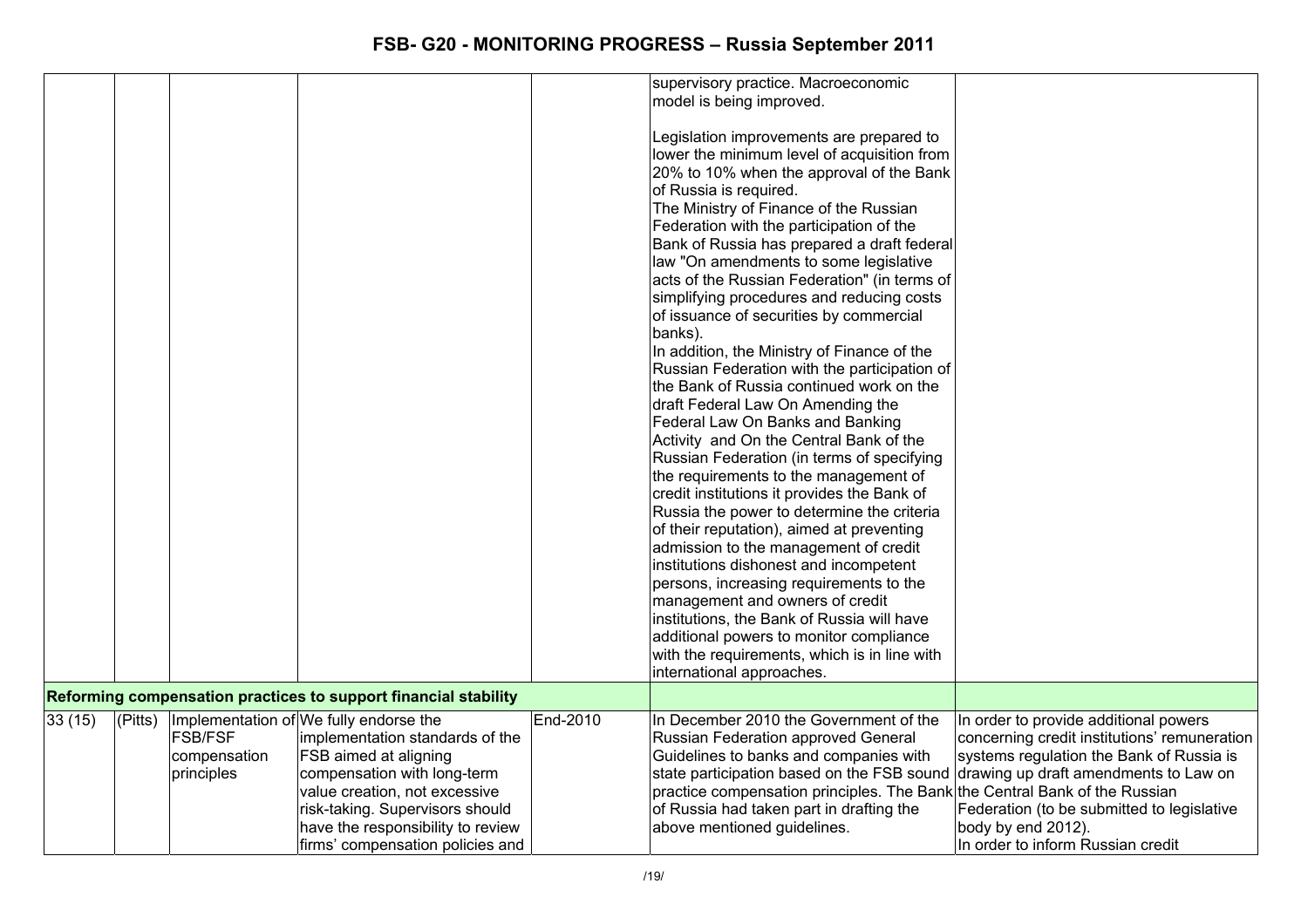|        |         |                  | structures with institutional and<br>systemic risk in mind and, if |         | In January 2011 the Bank of Russia made<br>a survey of the implementation of the FSB | organisations on methodologies for risk<br>and performance alignment of |
|--------|---------|------------------|--------------------------------------------------------------------|---------|--------------------------------------------------------------------------------------|-------------------------------------------------------------------------|
|        |         |                  | necessary to offset additional                                     |         | Principles and Standards by 46 Russian                                               | remuneration best practice the Bank of                                  |
|        |         |                  | risks, apply corrective measures,                                  |         | largest banks, which filled out the                                                  | Russia is preparing draft of the Bank of                                |
|        |         |                  | such as higher capital                                             |         | Questionnaire, based on the BCBS'                                                    | Russia Letter "On BCBS recommendations                                  |
|        |         |                  | requirements, to those firms that                                  |         | document "Compensation Principles and                                                | on range of methodologies for risk and                                  |
|        |         |                  | fail to implement sound                                            |         | <b>Standards Assessment</b>                                                          | performance alignment of remuneration"                                  |
|        |         |                  | compensation policies and                                          |         | Methodology"(January 2010). The answers                                              | (approximate timeline of issue is the 1st                               |
|        |         |                  | practices. Supervisors should                                      |         | to the Questionnaire have been verified                                              | half-year 2012) which includes unofficial                               |
|        |         |                  | have the ability to modify                                         |         | with the information disclosed by banks in                                           | Russian translation of the indicated BCBS                               |
|        |         |                  | compensation structures in the                                     |         | IFRS reporting.                                                                      | document, dated May 2011.                                               |
|        |         |                  | case of firms that fail or require                                 |         |                                                                                      | In order to provide additional parameters of                            |
|        |         |                  | extraordinary public intervention.                                 |         | As a part of on-site inspections in 2010 the                                         | estimation of management quality with                                   |
|        |         |                  | We call on firms to implement                                      |         | Bank of Russia collected the information on                                          | regard to the effectiveness of credit                                   |
|        |         |                  | these sound compensation                                           |         | Russian credit institutions remuneration                                             | institutions' remuneration systems the                                  |
|        |         |                  | practices immediately.                                             |         | practices to provide an assessment of their Bank of Russia is preparing final draft  |                                                                         |
|        |         |                  |                                                                    |         | corporate governance and risk                                                        | amendments to the Bank of Russia                                        |
|        | (Tor)   |                  | We encouraged all countries and                                    |         | management systems. Also, the Bank of                                                | Regulation № 2005-U "On Bank Economic                                   |
|        |         |                  | financial institutions to fully                                    |         | Russia used this information during on-site                                          | Position Assessment", dated April 30,                                   |
|        |         |                  | implement the FSB principles                                       |         | examinations of banks credit portfolios in                                           | 2008. (approximate timeline is the 1st half-                            |
|        |         |                  | and standards by year-end. We                                      |         | case of connected loans granted to their                                             | year 2012).                                                             |
|        |         |                  | call on the FSB to undertake                                       |         | employees.                                                                           |                                                                         |
|        |         |                  | ongoing monitoring in this area                                    |         |                                                                                      |                                                                         |
|        |         |                  | and conduct a second thorough                                      |         |                                                                                      |                                                                         |
|        |         |                  | peer review in the second                                          |         |                                                                                      |                                                                         |
|        |         |                  | quarter of 2011.                                                   |         |                                                                                      |                                                                         |
|        | (Seoul) |                  | We reaffirmed the importance of                                    |         |                                                                                      |                                                                         |
|        |         |                  | fully implementing the FSB's                                       |         |                                                                                      |                                                                         |
|        |         |                  | standards for sound                                                |         |                                                                                      |                                                                         |
|        |         |                  | compensation.                                                      |         |                                                                                      |                                                                         |
| 34(16) | (Pitts) | Supervisory      | Supervisors should have the                                        | Ongoing |                                                                                      | See clause 33 (15).                                                     |
|        |         | review of firms' | responsibility to review firms'                                    |         |                                                                                      |                                                                         |
|        |         | compensation     | compensation policies and                                          |         |                                                                                      |                                                                         |
|        |         | policies etc.    | structures with institutional and                                  |         |                                                                                      |                                                                         |
|        |         |                  | systemic risk in mind and, if                                      |         |                                                                                      |                                                                         |
|        |         |                  | necessary to offset additional                                     |         |                                                                                      |                                                                         |
|        |         |                  | risks, apply corrective measures,                                  |         |                                                                                      |                                                                         |
|        |         |                  | such as higher capital                                             |         |                                                                                      |                                                                         |
|        |         |                  | requirements, to those firms that                                  |         |                                                                                      |                                                                         |
|        |         |                  | fail to implement sound                                            |         |                                                                                      |                                                                         |
|        |         |                  | compensation policies and                                          |         |                                                                                      |                                                                         |
|        |         |                  | practices. Supervisors should                                      |         |                                                                                      |                                                                         |
|        |         |                  | have the ability to modify                                         |         |                                                                                      |                                                                         |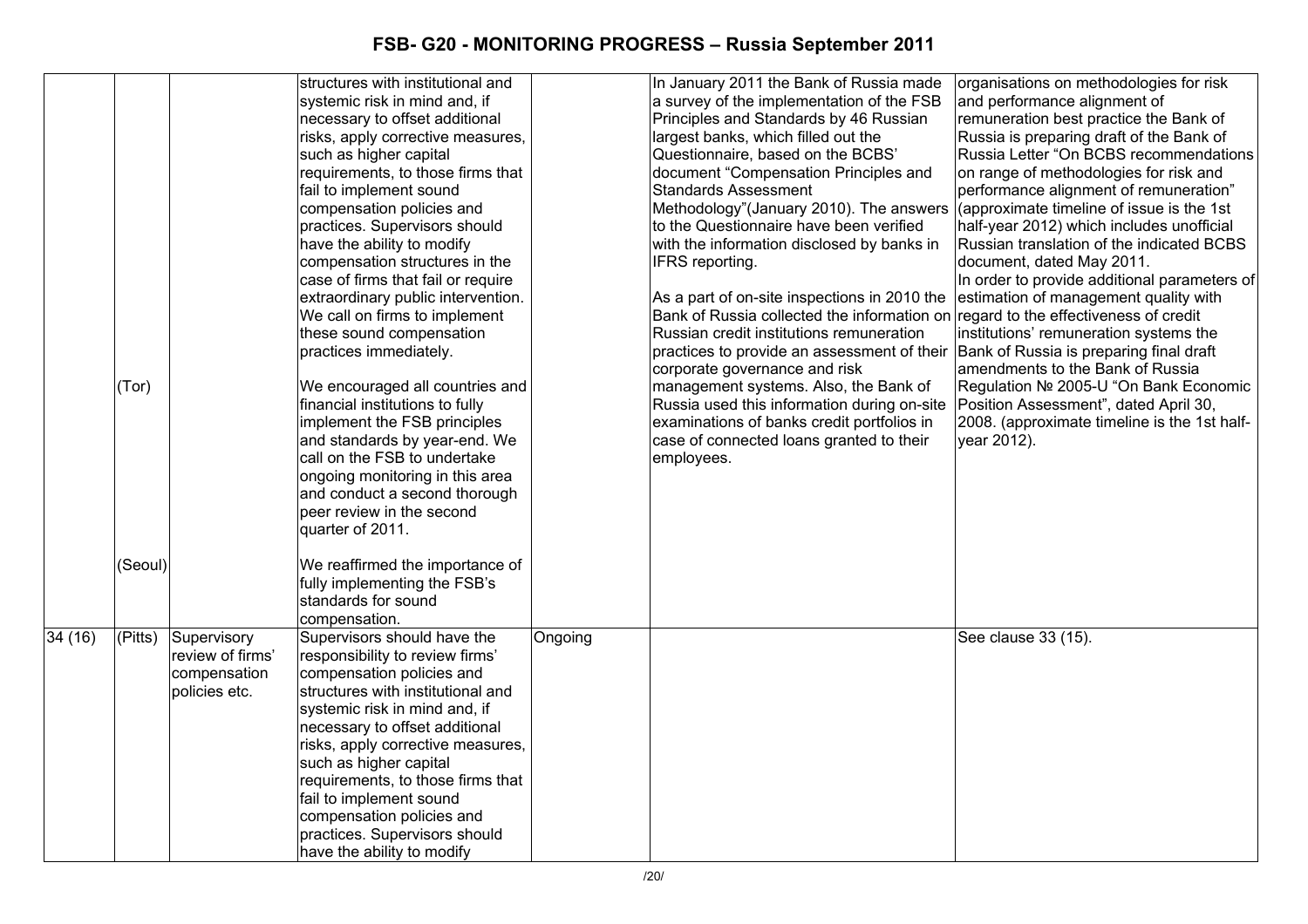|                               |               |                                                                                        | compensation structures in the<br>case of firms that fail or require<br>extraordinary public intervention.                                                                                                                                                                                                                                                                                                                                                                                                                                                                                                                           |                  |                                                                                                                                                                                                     |  |
|-------------------------------|---------------|----------------------------------------------------------------------------------------|--------------------------------------------------------------------------------------------------------------------------------------------------------------------------------------------------------------------------------------------------------------------------------------------------------------------------------------------------------------------------------------------------------------------------------------------------------------------------------------------------------------------------------------------------------------------------------------------------------------------------------------|------------------|-----------------------------------------------------------------------------------------------------------------------------------------------------------------------------------------------------|--|
| <b>VIII. Other issues</b>     |               |                                                                                        |                                                                                                                                                                                                                                                                                                                                                                                                                                                                                                                                                                                                                                      |                  |                                                                                                                                                                                                     |  |
| <b>Credit rating agencies</b> |               |                                                                                        |                                                                                                                                                                                                                                                                                                                                                                                                                                                                                                                                                                                                                                      |                  |                                                                                                                                                                                                     |  |
| 35(37)                        | (Lon)         | Registration of<br>CRAs etc.                                                           | All CRAs whose ratings are used End-2009<br>for regulatory purposes should<br>be subject to a regulatory<br>oversight regime that includes<br>registration. The regulatory<br>oversight regime should be<br>established by end 2009 and<br>should be consistent with the<br><b>IOSCO Code of Conduct</b><br>Fundamentals.                                                                                                                                                                                                                                                                                                            |                  | Accreditation procedures for rating<br>agencies were introduced by the Ministry of<br>Finance of Russia. This procedure was<br>elaborated taking into account the IOSCO<br>principles in this area. |  |
| 36 (38)                       | (Lon)         | CRA practices<br>and procedures<br>etc.                                                | National authorities will enforce<br>compliance and require changes<br>to a rating agency's practices<br>and procedures for managing<br>conflicts of interest and assuring<br>the transparency and quality of<br>the rating process.<br>CRAs should differentiate ratings<br>for structured products and<br>provide full disclosure of their<br>ratings track record and the<br>information and assumptions that<br>underpin the ratings process.<br>The oversight framework should<br>be consistent across jurisdictions<br>with appropriate sharing of<br>information between national<br>authorities, including through<br>IOSCO. | End-2009         |                                                                                                                                                                                                     |  |
| 37(39)                        | (FSB<br>2009) | Globally<br>compatible<br>solutions to<br>conflicting<br>compliance<br>obligations for | Regulators should work together As early as<br>towards appropriate, globally<br>compatible solutions (to<br>conflicting compliance<br>obligations for CRAs) as early as<br>possible in 2010.                                                                                                                                                                                                                                                                                                                                                                                                                                         | possible in 2010 |                                                                                                                                                                                                     |  |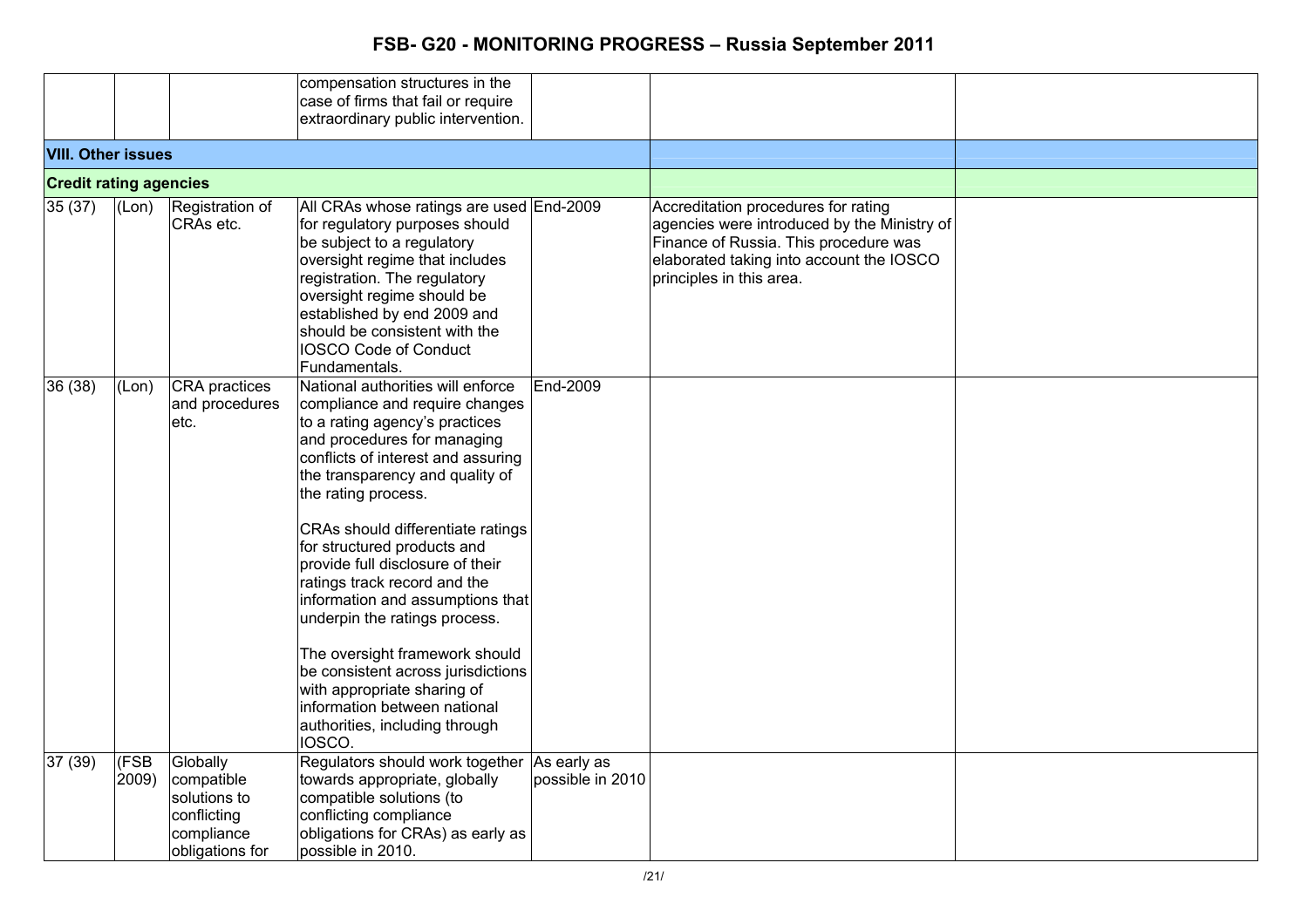| 38(40)                 | (FSF<br>2008) | <b>CRAs</b><br>(Seoul) Reducing the<br>reliance on<br>ratings                     | We also endorsed the FSB's<br>principles on reducing reliance<br>on external credit ratings.<br>Standard setters, market<br>participants, supervisors and<br>central banks should not rely<br>mechanistically on external credit<br>ratings.<br>IV. 8 Authorities should check<br>that the roles that they have<br>assigned to ratings in regulations<br>and supervisory rules are<br>consistent with the objectives of<br>having investors make | Ongoing |                                                                                                                                                                                                                                                                                                                                                                                                                                                                                                                                                        |                                                                                                       |
|------------------------|---------------|-----------------------------------------------------------------------------------|--------------------------------------------------------------------------------------------------------------------------------------------------------------------------------------------------------------------------------------------------------------------------------------------------------------------------------------------------------------------------------------------------------------------------------------------------|---------|--------------------------------------------------------------------------------------------------------------------------------------------------------------------------------------------------------------------------------------------------------------------------------------------------------------------------------------------------------------------------------------------------------------------------------------------------------------------------------------------------------------------------------------------------------|-------------------------------------------------------------------------------------------------------|
|                        |               |                                                                                   | independent judgment of risks<br>and perform their own due<br>diligence, and that they do not<br>induce uncritical reliance on<br>credit ratings as a substitute for<br>that independent evaluation.                                                                                                                                                                                                                                             |         |                                                                                                                                                                                                                                                                                                                                                                                                                                                                                                                                                        |                                                                                                       |
| <b>Risk management</b> |               |                                                                                   |                                                                                                                                                                                                                                                                                                                                                                                                                                                  |         |                                                                                                                                                                                                                                                                                                                                                                                                                                                                                                                                                        |                                                                                                       |
| 39(48)                 | $ $ (Pitts)   | Robust,<br>transparent<br>stress test                                             | We commit to conduct robust,<br>transparent stress tests as<br>needed.                                                                                                                                                                                                                                                                                                                                                                           | Ongoing | The Bank of Russia conducts stress tests<br>on a semi-annual basis (in crisis on a<br>quarterly and monthly basis). The principal<br>stress testing assumptions are quite tough<br>and correspond to the probable events.<br>The stress testing methodology has been<br>developed in compliance with FSAP major<br>recommendations. Stress scenarios have<br>been revised, taking into account the<br>lessons of the crisis.<br>Since 2004 year results of stress-testing<br>have been published annually in the<br><b>Banking Supervision Report.</b> | The Bank of Russia plans to continue the<br>upgrade of the macroeconomic stress-<br>testing approach. |
| 40(49)                 | $ $ (Pitts)   | <b>Efforts to deal</b><br>with impaired<br>assets and raise<br>additional capital | Our efforts to deal with impaired<br>assets and to encourage the<br>raising of additional capital must<br>continue, where needed.                                                                                                                                                                                                                                                                                                                | Ongoing |                                                                                                                                                                                                                                                                                                                                                                                                                                                                                                                                                        | See clause 1.                                                                                         |
| 41 (53)                |               | (WAP) Enhanced risk<br>disclosures by<br>financial                                | Financial institutions should<br>provide enhanced risk<br>disclosures in their reporting and                                                                                                                                                                                                                                                                                                                                                     | Ongoing |                                                                                                                                                                                                                                                                                                                                                                                                                                                                                                                                                        | See clause 24 (26).                                                                                   |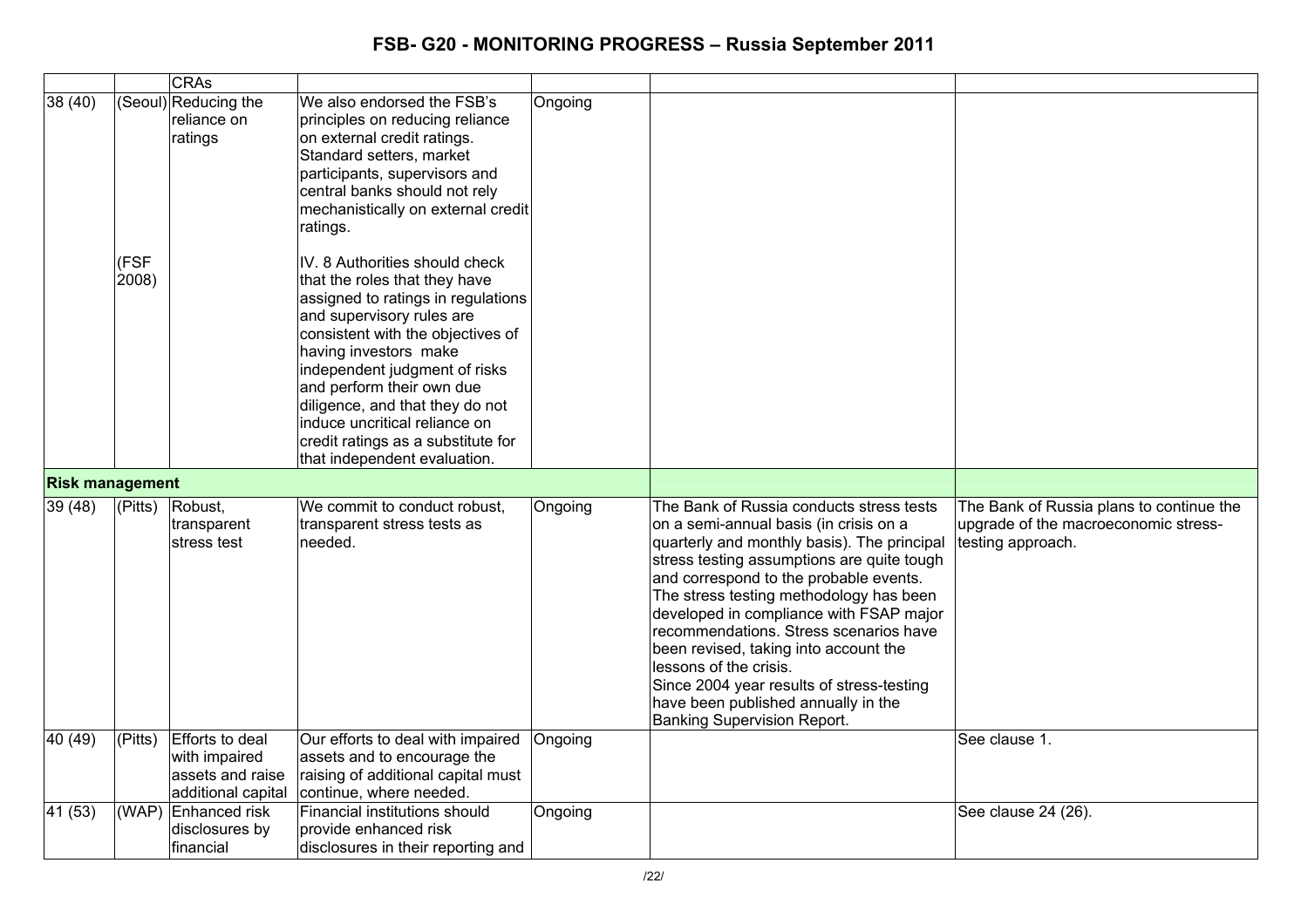|               |                        | institutions                                                        | disclose all losses on an ongoing<br>basis, consistent with<br>international best practice, as<br>appropriate.                                                                                                                                                                                                                                                                                                                                                                                                                        |         |                                                                                                                                                                                                                                                                                                                                                                                                                                                                                                                                                                                                                                                                                                                                                         |                                                                                                                                                                                                         |
|---------------|------------------------|---------------------------------------------------------------------|---------------------------------------------------------------------------------------------------------------------------------------------------------------------------------------------------------------------------------------------------------------------------------------------------------------------------------------------------------------------------------------------------------------------------------------------------------------------------------------------------------------------------------------|---------|---------------------------------------------------------------------------------------------------------------------------------------------------------------------------------------------------------------------------------------------------------------------------------------------------------------------------------------------------------------------------------------------------------------------------------------------------------------------------------------------------------------------------------------------------------------------------------------------------------------------------------------------------------------------------------------------------------------------------------------------------------|---------------------------------------------------------------------------------------------------------------------------------------------------------------------------------------------------------|
| <b>Others</b> |                        |                                                                     |                                                                                                                                                                                                                                                                                                                                                                                                                                                                                                                                       |         |                                                                                                                                                                                                                                                                                                                                                                                                                                                                                                                                                                                                                                                                                                                                                         |                                                                                                                                                                                                         |
| 42 (46)       | (FSF<br>2008)          | Review of<br>national deposit<br>insurance<br>arrangements          | VI.9 National deposit insurance<br>arrangements should be<br>reviewed against the agreed<br>international principles, and<br>authorities should strengthen<br>arrangements where needed.                                                                                                                                                                                                                                                                                                                                              | Ongoing | Bank of Russia jointly with the Deposit<br>Insurance Agency carried out activities<br>aimed at maintaining the stable operation<br>of deposit insurance system. To date, the<br>Russian system of deposit insurance<br>incorporates almost all the Core Principles<br>for Effective Deposit Insurance Systems,<br>approved jointly by the Basel Committee on<br>Banking Supervision and the International<br>Association of Deposit Insurers, and<br>develops in line with modern trends.<br>The Bank of Russia and the Agency<br>continuously monitor the sufficiency of<br>insurance coverage to depositors of banks<br>and, if necessary, will prepare proposals for<br>adjusting the level of insurance<br>reimbursement and the level of premiums. | The possibility of expanding the range of<br>insured parties under the deposit<br>insurance scheme by including individual<br>entrepreneurs operating without a legal<br>entity is under consideration. |
| 43(55)        | $\overline{P}$ (Pitts) | Development of<br>cooperative and<br>coordinated exit<br>strategies | We need to develop a<br>transparent and credible process<br>for withdrawing our extraordinary<br>fiscal, monetary and financial<br>sector support, to be<br>implemented when recovery<br>becomes fully secured. We task<br>our Finance Ministers, working<br>with input from the IMF and FSB,<br>to continue developing<br>cooperative and coordinated exit<br>strategies recognizing that the<br>scale, timing and sequencing of<br>this process will vary across<br>countries or regions and across<br>the type of policy measures. | Ongoing | Stabilization of the situation in the banking<br>sector and recovery of credit activity<br>allowed the Bank of Russia to withdraw in<br>2010-2011 its anti-crisis support for the<br>banking sector and return to the standard<br>bank refinancing instruments.<br>More then 40% of the volume<br>of subordinated loans provided to<br>commercial banks during the crisis through<br>the special law have been repaid before<br>appointed time (the end of 2019).                                                                                                                                                                                                                                                                                       |                                                                                                                                                                                                         |

**Origin of recommendations:** 

Seoul: The Seoul Summit Document (11-12 November 2010)

Pitts: Leaders' Statement at the Pittsburgh Summit (25 September 2009)

Lon: The London Summit Declaration on Strengthening the Financial System (2 April 2009)